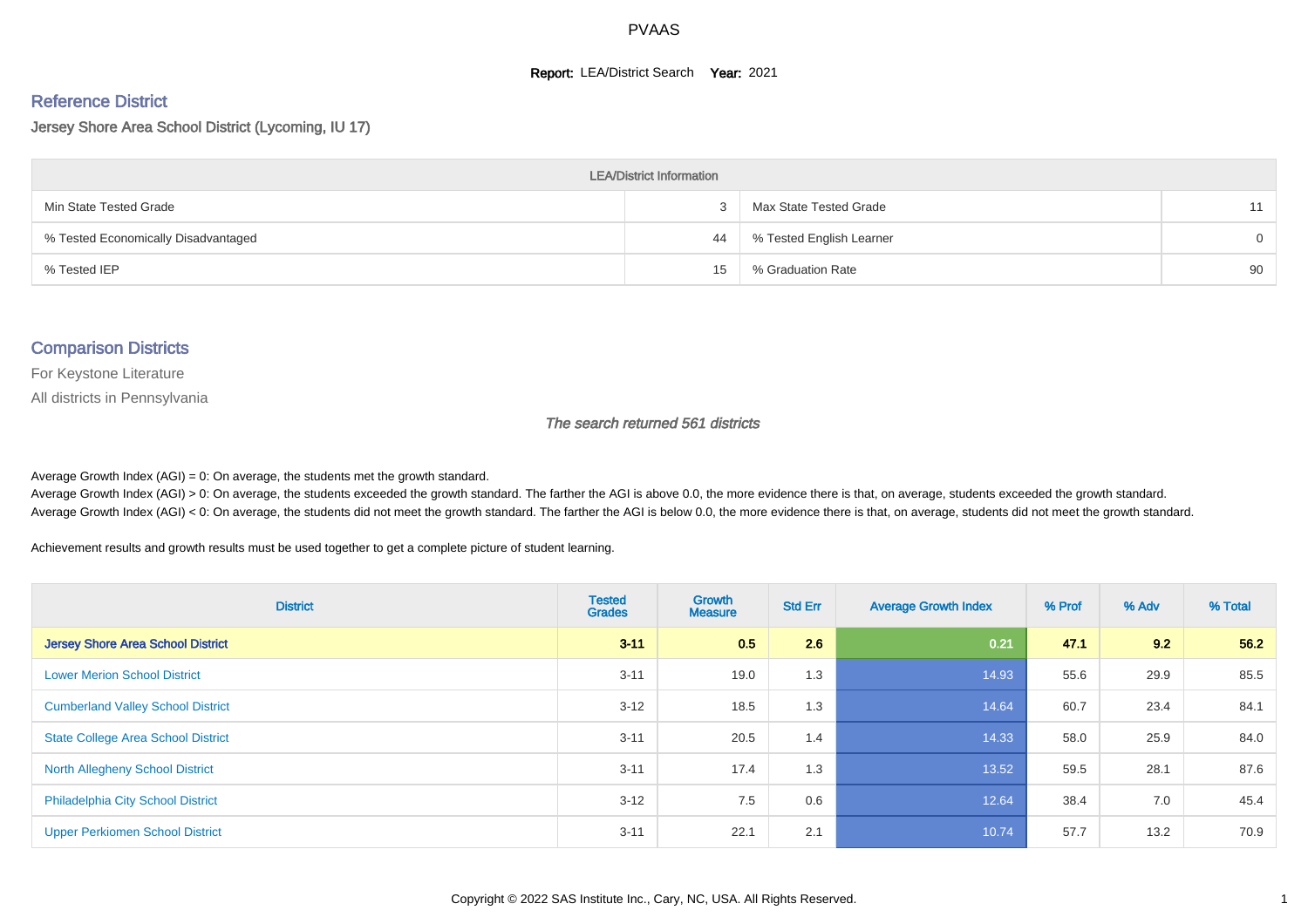| <b>District</b>                          | <b>Tested</b><br><b>Grades</b> | <b>Growth</b><br><b>Measure</b> | <b>Std Err</b> | <b>Average Growth Index</b> | % Prof | % Adv   | % Total |
|------------------------------------------|--------------------------------|---------------------------------|----------------|-----------------------------|--------|---------|---------|
| <b>Jersey Shore Area School District</b> | $3 - 11$                       | 0.5                             | 2.6            | 0.21                        | 47.1   | 9.2     | 56.2    |
| Downingtown Area School District         | $3 - 11$                       | 12.1                            | 1.1            | 10.67                       | 60.0   | 23.5    | 83.6    |
| <b>Upper Saint Clair School District</b> | $3 - 11$                       | 18.5                            | 1.7            | 10.65                       | 61.8   | 30.1    | 91.9    |
| <b>West Chester Area School District</b> | $3 - 11$                       | 12.6                            | 1.2            | 10.38                       | 66.8   | 20.2    | 87.0    |
| <b>Norwin School District</b>            | $3 - 11$                       | 18.0                            | 1.7            | 10.37                       | 58.5   | 27.0    | 85.4    |
| <b>Dallastown Area School District</b>   | $3 - 11$                       | 13.5                            | 1.5            | 8.84                        | 56.0   | 17.9    | 73.8    |
| <b>Upper Dublin School District</b>      | $3 - 12$                       | 15.4                            | 1.8            | 8.53                        | 60.8   | 24.8    | 85.6    |
| <b>North Penn School District</b>        | $3 - 11$                       | 9.1                             | 1.1            | 8.36                        | 55.8   | 17.0    | 72.8    |
| <b>Souderton Area School District</b>    | $3 - 11$                       | 12.4                            | 1.5            | 8.28                        | 61.7   | 15.2    | 76.9    |
| <b>Colonial School District</b>          | $3 - 11$                       | 14.0                            | 1.7            | 8.21                        | 60.2   | 19.6    | 79.8    |
| <b>Bethlehem Area School District</b>    | $3 - 11$                       | 9.3                             | 1.1            | 8.15                        | 44.7   | 12.0    | 56.7    |
| <b>Springfield School District</b>       | $3 - 11$                       | 13.8                            | 1.7            | 7.99                        | 60.9   | 21.5    | 82.4    |
| <b>Great Valley School District</b>      | $3 - 11$                       | 15.0                            | 1.9            | 7.98                        | 50.0   | 35.0    | 85.0    |
| Northern York County School District     | $3 - 11$                       | 15.6                            | 2.0            | 7.98                        | 57.4   | 11.5    | 68.8    |
| <b>Pennsbury School District</b>         | $3 - 11$                       | 11.7                            | 1.5            | 7.90                        | 60.1   | 21.3    | 81.3    |
| <b>Tyrone Area School District</b>       | $3 - 12$                       | 19.7                            | 2.5            | 7.87                        | 60.4   | 16.7    | 77.1    |
| <b>Penn-Trafford School District</b>     | $3 - 11$                       | 13.4                            | 1.7            | 7.87                        | 62.3   | 21.9    | 84.2    |
| <b>Council Rock School District</b>      | $3 - 11$                       | 8.9                             | 1.2            | 7.65                        | 62.8   | 16.6    | 79.4    |
| <b>Upper Merion Area School District</b> | $3 - 11$                       | 15.3                            | 2.0            | 7.62                        | 59.3   | 19.3    | 78.6    |
| Pennsylvania Cyber Charter School        | $3 - 11$                       | 11.6                            | 1.5            | 7.54                        | 46.3   | $5.0\,$ | 51.3    |
| <b>Valley View School District</b>       | $3 - 11$                       | 18.1                            | 2.4            | 7.42                        | 53.7   | 14.7    | 68.4    |
| <b>Reading School District</b>           | $3 - 11$                       | 10.1                            | 1.4            | 7.25                        | 24.7   | 2.4     | 27.2    |
| <b>Central York School District</b>      | $3 - 12$                       | 12.3                            | 1.7            | 7.20                        | 55.5   | 11.5    | 67.0    |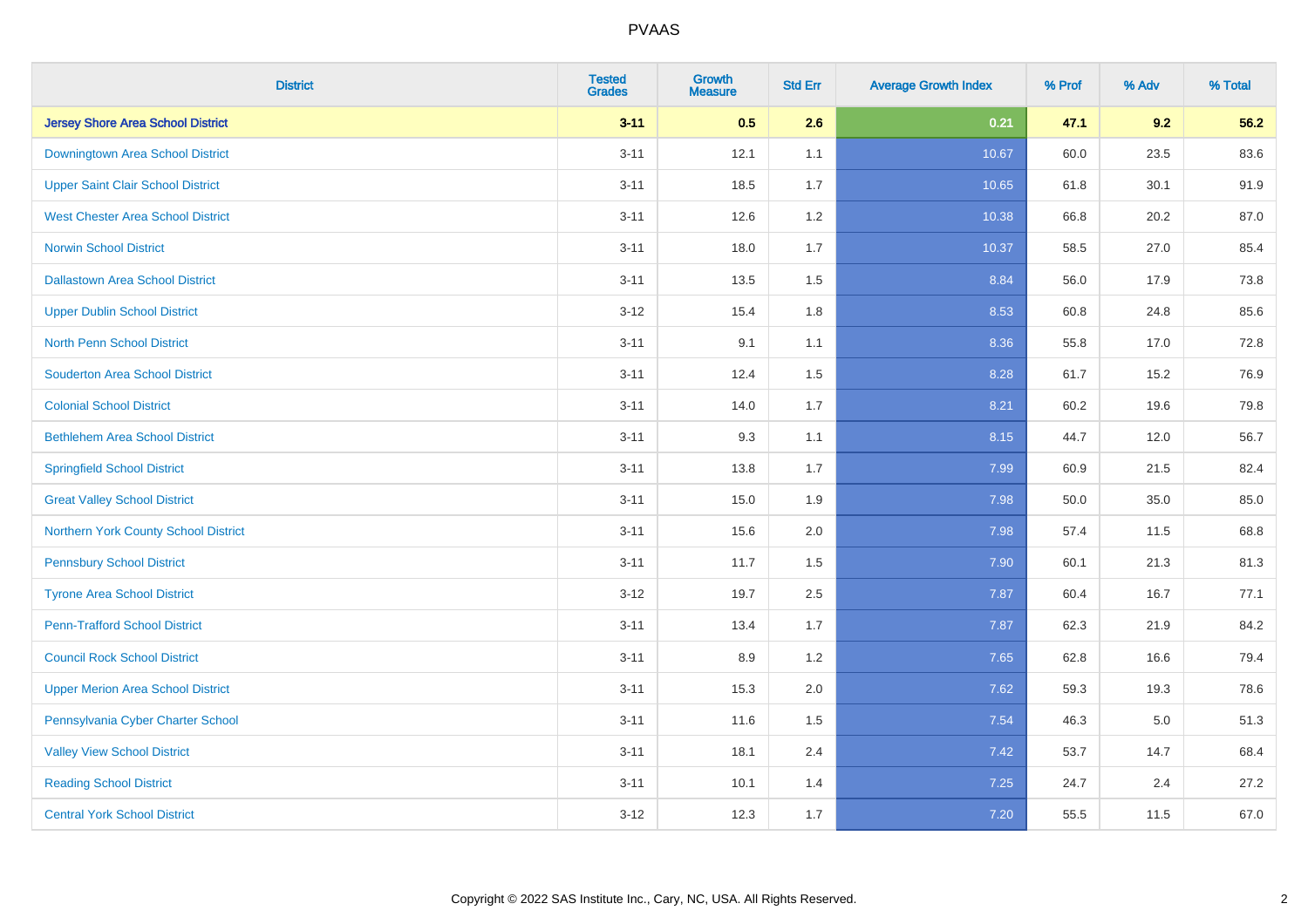| <b>District</b>                               | <b>Tested</b><br><b>Grades</b> | <b>Growth</b><br><b>Measure</b> | <b>Std Err</b> | <b>Average Growth Index</b> | % Prof | % Adv | % Total |
|-----------------------------------------------|--------------------------------|---------------------------------|----------------|-----------------------------|--------|-------|---------|
| <b>Jersey Shore Area School District</b>      | $3 - 11$                       | 0.5                             | 2.6            | 0.21                        | 47.1   | 9.2   | 56.2    |
| <b>Delaware Valley School District</b>        | $3 - 11$                       | 12.6                            | 1.8            | 6.93                        | 55.2   | 16.2  | 71.4    |
| <b>Southern York County School District</b>   | $3 - 11$                       | 14.2                            | 2.1            | 6.91                        | 55.1   | 18.1  | 73.1    |
| <b>Wissahickon School District</b>            | $3 - 10$                       | 12.5                            | 1.8            | 6.85                        | 58.3   | 22.4  | 80.7    |
| <b>Hazleton Area School District</b>          | $3 - 11$                       | 9.6                             | 1.4            | 6.77                        | 45.0   | 7.8   | 52.9    |
| <b>Garnet Valley School District</b>          | $3 - 10$                       | 10.9                            | 1.7            | 6.53                        | 67.1   | 19.0  | 86.1    |
| <b>Derry Township School District</b>         | $3 - 10$                       | 12.8                            | 2.0            | 6.39                        | 54.8   | 25.8  | 80.6    |
| <b>Deer Lakes School District</b>             | $3 - 11$                       | 17.0                            | 2.7            | 6.32                        | 61.5   | 16.4  | 77.9    |
| <b>Pine-Richland School District</b>          | $3 - 11$                       | 11.5                            | 1.8            | 6.31                        | 60.6   | 24.4  | 85.0    |
| <b>Abington Heights School District</b>       | $3 - 11$                       | 13.5                            | 2.2            | 6.27                        | 58.3   | 16.2  | 74.5    |
| <b>Avon Grove School District</b>             | $3 - 10$                       | 10.0                            | 1.6            | 6.26                        | 56.3   | 18.6  | 74.9    |
| <b>Ridley School District</b>                 | $3 - 12$                       | 10.0                            | 1.6            | 6.10                        | 45.6   | 8.2   | 53.8    |
| <b>Saucon Valley School District</b>          | $3 - 11$                       | 14.7                            | 2.5            | 5.98                        | 48.7   | 20.2  | 69.0    |
| <b>Wilson School District</b>                 | $3 - 12$                       | $8.8\,$                         | 1.5            | 5.96                        | 52.6   | 14.6  | 67.2    |
| <b>Mountain View School District</b>          | $3 - 11$                       | 20.9                            | 3.5            | 5.91                        | 57.8   | 20.3  | 78.1    |
| <b>Fleetwood Area School District</b>         | $3 - 10$                       | 12.2                            | 2.2            | 5.68                        | 53.5   | 11.6  | 65.2    |
| <b>Unionville-Chadds Ford School District</b> | $3 - 11$                       | 17.1                            | 3.1            | 5.51                        | 68.1   | 13.2  | 81.3    |
| <b>Mifflin County School District</b>         | $3 - 11$                       | 9.1                             | 1.7            | 5.49                        | 47.1   | 6.7   | 53.8    |
| Fox Chapel Area School District               | $3 - 11$                       | 9.8                             | 1.8            | 5.36                        | 56.6   | 28.6  | 85.2    |
| <b>Haverford Township School District</b>     | $3 - 11$                       | 8.0                             | 1.5            | 5.27                        | 53.0   | 25.5  | 78.6    |
| <b>Cocalico School District</b>               | $3 - 11$                       | 10.6                            | 2.0            | 5.18                        | 50.8   | 14.1  | 64.8    |
| <b>City CHS</b>                               | $10 - 11$                      | 13.6                            | 2.7            | 5.12                        | 45.8   | 3.0   | 48.8    |
| <b>Cornwall-Lebanon School District</b>       | $3 - 11$                       | 8.3                             | 1.6            | 5.08                        | 47.2   | 8.4   | 55.6    |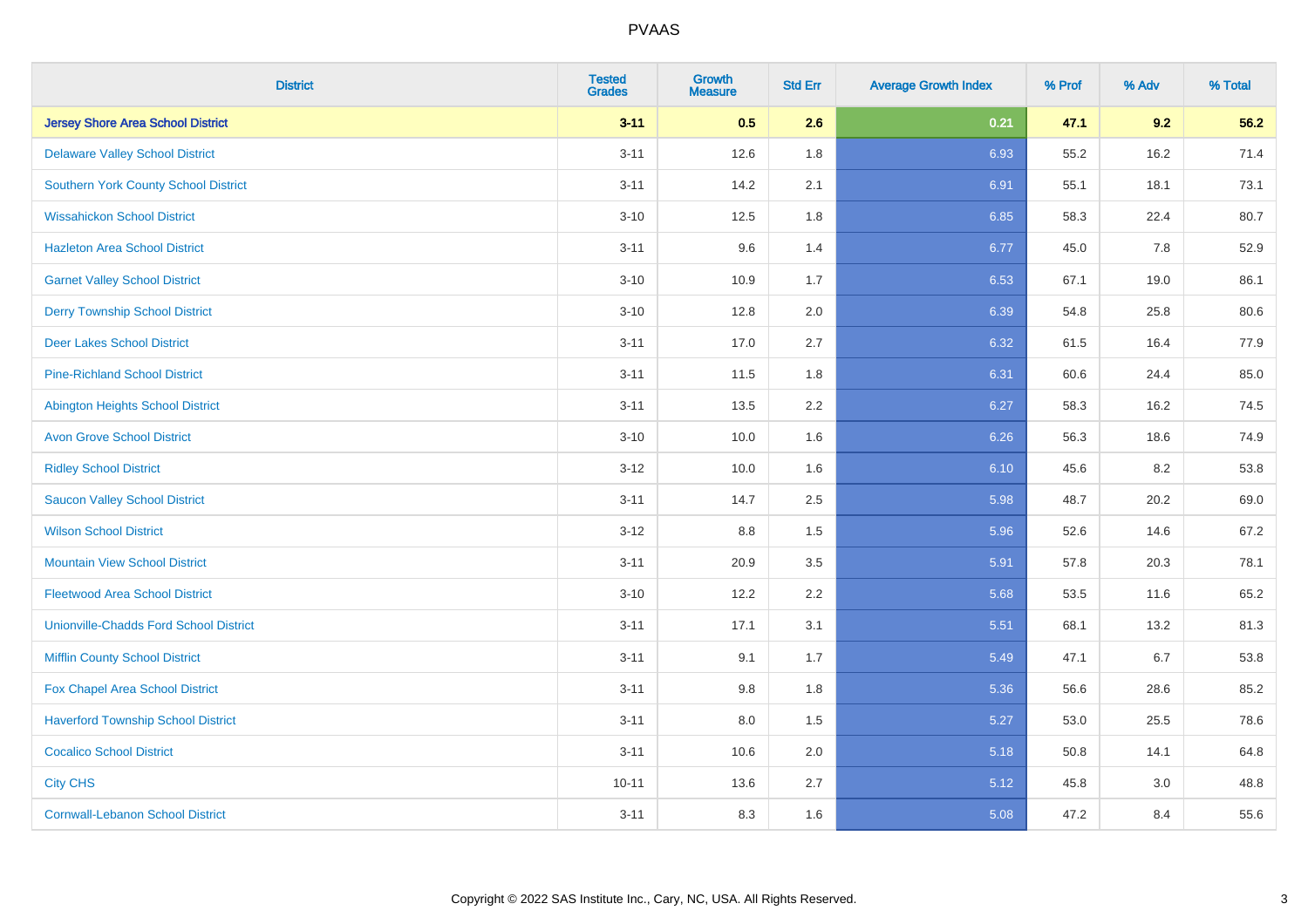| <b>District</b>                                    | <b>Tested</b><br><b>Grades</b> | <b>Growth</b><br><b>Measure</b> | <b>Std Err</b> | <b>Average Growth Index</b> | % Prof | % Adv | % Total |
|----------------------------------------------------|--------------------------------|---------------------------------|----------------|-----------------------------|--------|-------|---------|
| <b>Jersey Shore Area School District</b>           | $3 - 11$                       | 0.5                             | 2.6            | 0.21                        | 47.1   | 9.2   | 56.2    |
| <b>West Perry School District</b>                  | $3 - 11$                       | 12.5                            | 2.5            | 4.99                        | 56.6   | 8.4   | 65.0    |
| <b>York Suburban School District</b>               | $3 - 11$                       | 10.1                            | 2.1            | 4.91                        | 53.5   | 27.8  | 81.3    |
| <b>Commonwealth Charter Academy Charter School</b> | $3 - 10$                       | 9.1                             | 1.9            | 4.90                        | 47.2   | 9.1   | 56.3    |
| <b>Shippensburg Area School District</b>           | $3 - 11$                       | 9.3                             | 1.9            | 4.84                        | 53.1   | 10.2  | 63.3    |
| Penns Valley Area School District                  | $3 - 12$                       | 14.0                            | 2.9            | 4.80                        | 41.9   | 23.1  | 65.0    |
| <b>Fort Leboeuf School District</b>                | $3 - 11$                       | 11.7                            | 2.5            | 4.73                        | 48.5   | 21.1  | 69.6    |
| <b>Conestoga Valley School District</b>            | $3 - 11$                       | 8.7                             | 1.8            | 4.69                        | 60.3   | 13.5  | 73.8    |
| <b>Derry Area School District</b>                  | $3 - 11$                       | 13.2                            | 2.8            | 4.69                        | 60.0   | 12.5  | 72.5    |
| <b>Littlestown Area School District</b>            | $3 - 11$                       | 11.4                            | 2.5            | 4.62                        | 55.2   | 10.4  | 65.6    |
| <b>Upper Darby School District</b>                 | $3 - 12$                       | 6.9                             | 1.5            | 4.62                        | 45.0   | 6.7   | 51.7    |
| <b>Pocono Mountain School District</b>             | $3 - 12$                       | 6.8                             | 1.5            | 4.62                        | 45.8   | 5.0   | 50.7    |
| Northern Bedford County School District            | $3 - 11$                       | 16.5                            | 3.6            | 4.58                        | 51.7   | 20.0  | 71.7    |
| <b>Spring-Ford Area School District</b>            | $3 - 11$                       | 6.0                             | 1.3            | 4.46                        | 60.8   | 16.5  | 77.4    |
| <b>Iroquois School District</b>                    | $3 - 11$                       | 13.1                            | 3.0            | 4.35                        | 48.2   | 7.8   | 56.0    |
| <b>Parkland School District</b>                    | $3 - 11$                       | 5.3                             | 1.2            | 4.30                        | 58.0   | 22.3  | 80.4    |
| <b>Centennial School District</b>                  | $3 - 10$                       | 7.1                             | 1.7            | 4.29                        | 50.1   | 8.7   | 58.9    |
| <b>Moon Area School District</b>                   | $3 - 11$                       | 8.2                             | 1.9            | 4.25                        | 58.7   | 18.5  | 77.2    |
| <b>Montoursville Area School District</b>          | $3 - 12$                       | 10.8                            | 2.5            | 4.24                        | 44.6   | 20.1  | 64.8    |
| <b>Greenwood School District</b>                   | $3 - 11$                       | 15.9                            | 3.9            | 4.11                        | 50.0   | 25.0  | 75.0    |
| <b>Greater Nanticoke Area School District</b>      | $3 - 12$                       | 11.2                            | 2.8            | 4.01                        | 38.0   | 12.4  | 50.4    |
| <b>William Penn School District</b>                | $3 - 12$                       | 8.3                             | 2.1            | 3.99                        | 35.6   | 3.0   | 38.7    |
| Lake-Lehman School District                        | $3 - 11$                       | 10.8                            | 2.7            | 3.93                        | 55.3   | 7.9   | 63.2    |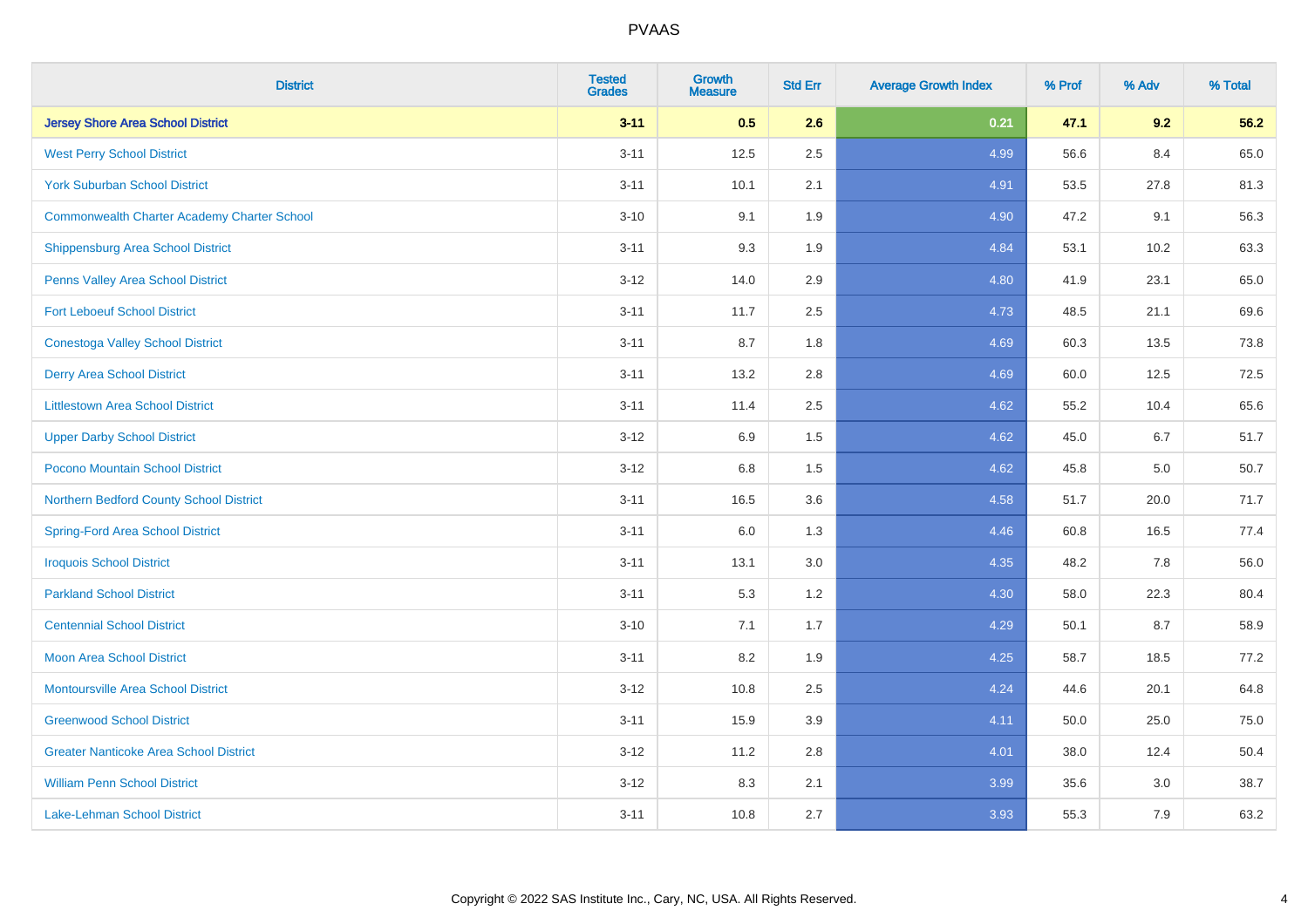| <b>District</b>                          | <b>Tested</b><br><b>Grades</b> | <b>Growth</b><br><b>Measure</b> | <b>Std Err</b> | <b>Average Growth Index</b> | % Prof | % Adv   | % Total |
|------------------------------------------|--------------------------------|---------------------------------|----------------|-----------------------------|--------|---------|---------|
| <b>Jersey Shore Area School District</b> | $3 - 11$                       | 0.5                             | 2.6            | 0.21                        | 47.1   | 9.2     | 56.2    |
| <b>Freeport Area School District</b>     | $3 - 10$                       | 9.7                             | 2.5            | 3.91                        | 57.5   | 17.8    | 75.3    |
| <b>Allentown City School District</b>    | $3 - 12$                       | 5.3                             | 1.4            | 3.88                        | 25.3   | 2.7     | 28.0    |
| Eastern Lebanon County School District   | $3 - 11$                       | 8.6                             | 2.2            | 3.84                        | 48.8   | 11.4    | 60.3    |
| <b>Octorara Area School District</b>     | $3 - 11$                       | 9.1                             | 2.4            | 3.82                        | 52.1   | 8.5     | 60.6    |
| <b>Midd-West School District</b>         | $3 - 11$                       | 10.3                            | 2.7            | 3.80                        | 58.0   | 13.4    | 71.4    |
| <b>Mckeesport Area School District</b>   | $3 - 12$                       | 9.0                             | 2.4            | 3.72                        | 31.0   | 4.5     | 35.5    |
| <b>Eastern York School District</b>      | $3 - 11$                       | 9.6                             | 2.6            | 3.71                        | 56.3   | 12.6    | 68.9    |
| <b>Hamburg Area School District</b>      | $3 - 11$                       | 8.9                             | 2.5            | 3.63                        | 43.5   | 8.2     | 51.7    |
| <b>West Shore School District</b>        | $3 - 12$                       | 5.0                             | 1.4            | 3.59                        | 54.2   | 9.4     | 63.6    |
| Selinsgrove Area School District         | $3 - 12$                       | 8.3                             | 2.3            | 3.54                        | 56.8   | 10.0    | 66.8    |
| Pen Argyl Area School District           | $3 - 12$                       | 9.2                             | 2.7            | 3.46                        | 50.0   | 12.6    | 62.6    |
| Ambridge Area School District            | $3 - 12$                       | 9.1                             | 2.6            | 3.46                        | 50.4   | 10.7    | 61.1    |
| <b>Whitehall-Coplay School District</b>  | $3 - 11$                       | 6.1                             | 1.8            | 3.45                        | 49.3   | 7.4     | 56.6    |
| <b>School Lane Charter School</b>        | $3 - 11$                       | 12.4                            | 3.6            | 3.43                        | 59.1   | $9.8\,$ | 68.9    |
| Pennsylvania Virtual Charter School      | $3 - 11$                       | 11.8                            | 3.5            | 3.37                        | 56.5   | 11.1    | 67.6    |
| Mastery Charter School - Hardy Williams  | $3 - 11$                       | 11.4                            | 3.4            | 3.33                        | 44.3   | 5.7     | 50.0    |
| <b>Central Dauphin School District</b>   | $3 - 11$                       | 4.4                             | 1.3            | 3.32                        | 53.3   | 7.4     | 60.7    |
| Mechanicsburg Area School District       | $3 - 11$                       | 5.9                             | 1.8            | 3.29                        | 57.2   | 13.7    | 70.9    |
| <b>East Penn School District</b>         | $3 - 11$                       | 4.1                             | 1.3            | 3.27                        | 55.8   | 11.5    | 67.3    |
| <b>Tech Freire Charter School</b>        | $9 - 11$                       | 9.3                             | 2.9            | 3.26                        | 18.0   | 1.1     | 19.1    |
| <b>Wayne Highlands School District</b>   | $3 - 11$                       | 7.8                             | 2.4            | 3.23                        | 52.3   | 13.1    | 65.4    |
| <b>Sayre Area School District</b>        | $3 - 11$                       | 11.2                            | 3.5            | 3.20                        | 52.2   | 7.5     | 59.7    |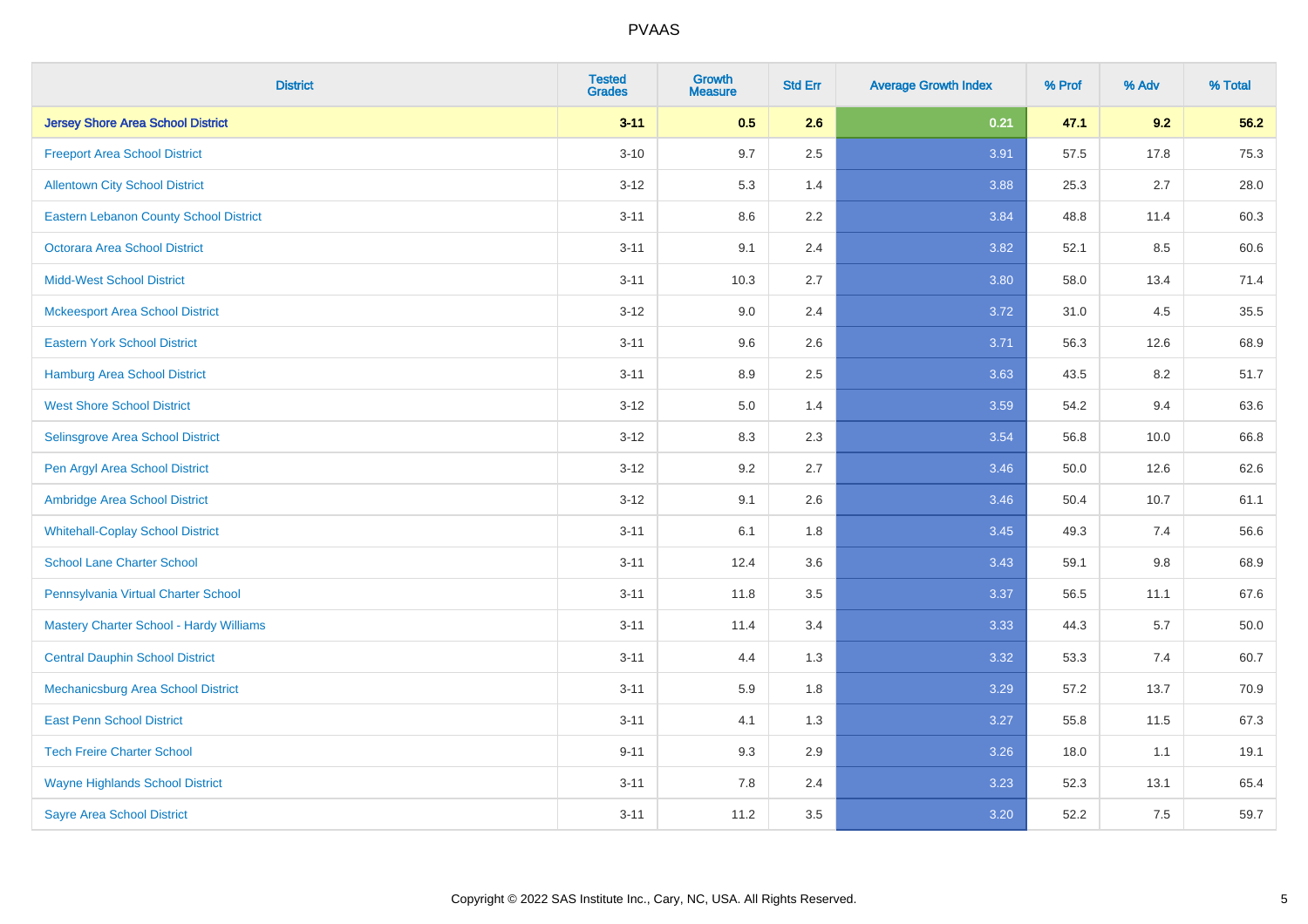| <b>District</b>                                | <b>Tested</b><br><b>Grades</b> | <b>Growth</b><br><b>Measure</b> | <b>Std Err</b> | <b>Average Growth Index</b> | % Prof | % Adv | % Total |
|------------------------------------------------|--------------------------------|---------------------------------|----------------|-----------------------------|--------|-------|---------|
| <b>Jersey Shore Area School District</b>       | $3 - 11$                       | 0.5                             | 2.6            | 0.21                        | 47.1   | 9.2   | 56.2    |
| <b>Jamestown Area School District</b>          | $3 - 11$                       | 13.5                            | 4.2            | 3.19                        | 64.4   | 13.3  | 77.8    |
| <b>Bethel Park School District</b>             | $3 - 11$                       | 5.6                             | 1.8            | 3.18                        | 65.3   | 18.6  | 83.9    |
| <b>Avon Grove Charter School</b>               | $3 - 11$                       | 9.0                             | 2.9            | 3.13                        | 58.8   | 16.7  | 75.5    |
| <b>Ephrata Area School District</b>            | $3 - 11$                       | 5.6                             | 1.8            | 3.12                        | 54.7   | 9.5   | 64.2    |
| <b>Connellsville Area School District</b>      | $3 - 11$                       | 6.1                             | 2.0            | 3.05                        | 45.4   | 7.8   | 53.2    |
| Northern Cambria School District               | $3 - 11$                       | 10.0                            | 3.3            | 3.04                        | 47.4   | 5.1   | 52.6    |
| Saint Marys Area School District               | $3 - 11$                       | 7.8                             | 2.6            | 3.04                        | 57.0   | 8.2   | 65.2    |
| <b>Cranberry Area School District</b>          | $3 - 12$                       | 9.2                             | 3.0            | 3.04                        | 47.5   | 10.2  | 57.6    |
| Northeastern York School District              | $3 - 11$                       | 5.9                             | 2.0            | 3.03                        | 51.1   | 16.6  | 67.6    |
| <b>Neshaminy School District</b>               | $3 - 11$                       | 4.0                             | 1.3            | 3.02                        | 58.7   | 9.5   | 68.2    |
| Palmyra Area School District                   | $3 - 11$                       | 5.6                             | 1.9            | 2.96                        | 56.4   | 15.6  | 72.0    |
| <b>Montgomery Area School District</b>         | $3 - 11$                       | 10.7                            | 3.6            | 2.96                        | 48.7   | 12.4  | 61.1    |
| <b>Dover Area School District</b>              | $3-12$                         | 6.0                             | 2.1            | 2.94                        | 52.2   | 6.0   | 58.2    |
| <b>Daniel Boone Area School District</b>       | $3 - 12$                       | 5.7                             | 2.0            | 2.88                        | 51.0   | 11.5  | 62.6    |
| <b>Stroudsburg Area School District</b>        | $3 - 11$                       | 5.5                             | 1.9            | 2.88                        | 48.1   | 4.2   | 52.3    |
| Hollidaysburg Area School District             | $3 - 11$                       | 6.0                             | 2.1            | 2.88                        | 57.1   | 12.3  | 69.4    |
| <b>Hempfield Area School District</b>          | $3 - 12$                       | 4.6                             | 1.6            | 2.86                        | 53.5   | 20.1  | 73.6    |
| <b>Jenkintown School District</b>              | $3 - 11$                       | 12.5                            | 4.4            | 2.84                        | 54.6   | 29.6  | 84.1    |
| Lehigh Valley Charter High School For The Arts | $9 - 10$                       | 7.3                             | 2.6            | 2.82                        | 62.3   | 18.2  | 80.5    |
| <b>Peters Township School District</b>         | $3 - 11$                       | 5.0                             | 1.8            | 2.76                        | 59.8   | 26.1  | 85.9    |
| <b>Warwick School District</b>                 | $3 - 11$                       | 5.2                             | 1.9            | 2.76                        | 46.4   | 17.0  | 63.3    |
| <b>Mars Area School District</b>               | $3 - 10$                       | 5.7                             | 2.1            | 2.75                        | 57.9   | 18.2  | 76.1    |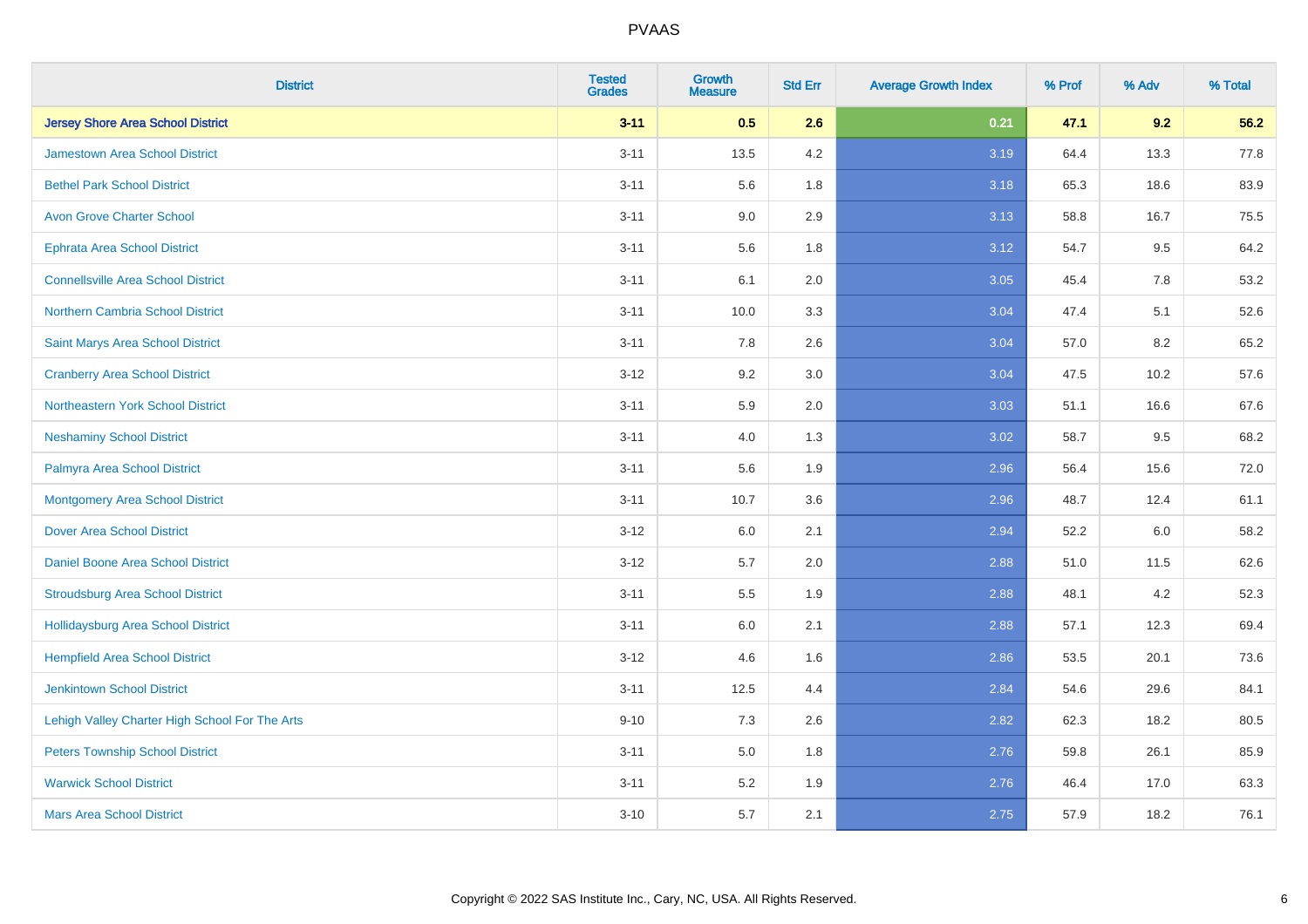| <b>District</b>                             | <b>Tested</b><br><b>Grades</b> | <b>Growth</b><br><b>Measure</b> | <b>Std Err</b> | <b>Average Growth Index</b> | % Prof | % Adv   | % Total |
|---------------------------------------------|--------------------------------|---------------------------------|----------------|-----------------------------|--------|---------|---------|
| <b>Jersey Shore Area School District</b>    | $3 - 11$                       | 0.5                             | 2.6            | 0.21                        | 47.1   | 9.2     | 56.2    |
| <b>Homer-Center School District</b>         | $3 - 11$                       | 9.7                             | 3.6            | 2.70                        | 45.1   | 17.2    | 62.3    |
| <b>Multicultural Academy Charter School</b> | $9 - 11$                       | 9.5                             | 3.5            | 2.69                        | 22.0   | 0.0     | 22.0    |
| <b>Wyalusing Area School District</b>       | $3-12$                         | 8.8                             | 3.3            | 2.68                        | 54.6   | 11.7    | 66.2    |
| <b>Spring Grove Area School District</b>    | $3 - 11$                       | 5.6                             | 2.1            | 2.68                        | 55.1   | 15.0    | 70.1    |
| <b>Kennett Consolidated School District</b> | $3 - 11$                       | 4.8                             | 1.8            | 2.61                        | 52.5   | 10.7    | 63.2    |
| <b>New Hope-Solebury School District</b>    | $3 - 11$                       | 7.5                             | 2.9            | 2.57                        | 68.2   | 22.7    | 90.9    |
| <b>Penncrest School District</b>            | $3 - 11$                       | 5.7                             | 2.2            | 2.57                        | 47.2   | 7.1     | 54.3    |
| Renaissance Academy Charter School          | $3 - 11$                       | 8.3                             | 3.3            | 2.54                        | 45.6   | 22.8    | 68.4    |
| Northampton Area School District            | $3 - 11$                       | 4.0                             | 1.6            | 2.51                        | 52.3   | 10.8    | 63.1    |
| <b>Clarion Area School District</b>         | $3 - 11$                       | 10.3                            | 4.1            | 2.51                        | 45.4   | 14.6    | 60.0    |
| 21st Century Cyber Charter School           | $6 - 12$                       | 5.7                             | 2.3            | 2.50                        | 56.7   | 8.3     | 65.0    |
| <b>Shenandoah Valley School District</b>    | $3 - 11$                       | 9.7                             | 3.9            | 2.49                        | 28.3   | $5.0\,$ | 33.3    |
| <b>Wilmington Area School District</b>      | $3 - 11$                       | 7.5                             | 3.0            | 2.48                        | 55.1   | 5.1     | 60.2    |
| <b>Bethlehem-Center School District</b>     | $3 - 10$                       | 8.1                             | 3.3            | 2.46                        | 35.1   | 1.4     | 36.5    |
| <b>Belmont Charter School</b>               | $3 - 10$                       | 16.0                            | 6.5            | 2.45                        | 64.3   | $0.0\,$ | 64.3    |
| <b>Belle Vernon Area School District</b>    | $3 - 11$                       | 6.5                             | 2.6            | 2.44                        | 55.6   | 11.1    | 66.7    |
| <b>Wattsburg Area School District</b>       | $3 - 11$                       | 6.5                             | 2.7            | 2.43                        | 42.7   | 7.6     | 50.3    |
| People For People Charter School            | $3 - 12$                       | 13.3                            | 5.5            | 2.43                        | 13.5   | 0.0     | 13.5    |
| <b>New Foundations Charter School</b>       | $3 - 11$                       | 5.4                             | 2.2            | 2.41                        | 47.2   | 2.5     | 49.8    |
| <b>Hampton Township School District</b>     | $3 - 11$                       | 5.1                             | 2.2            | 2.35                        | 54.0   | 28.2    | 82.2    |
| <b>Franklin Area School District</b>        | $3 - 11$                       | 6.6                             | 2.8            | 2.34                        | 48.2   | 4.5     | 52.7    |
| <b>Governor Mifflin School District</b>     | $3 - 11$                       | 4.1                             | 1.8            | 2.33                        | 42.5   | $7.2\,$ | 49.7    |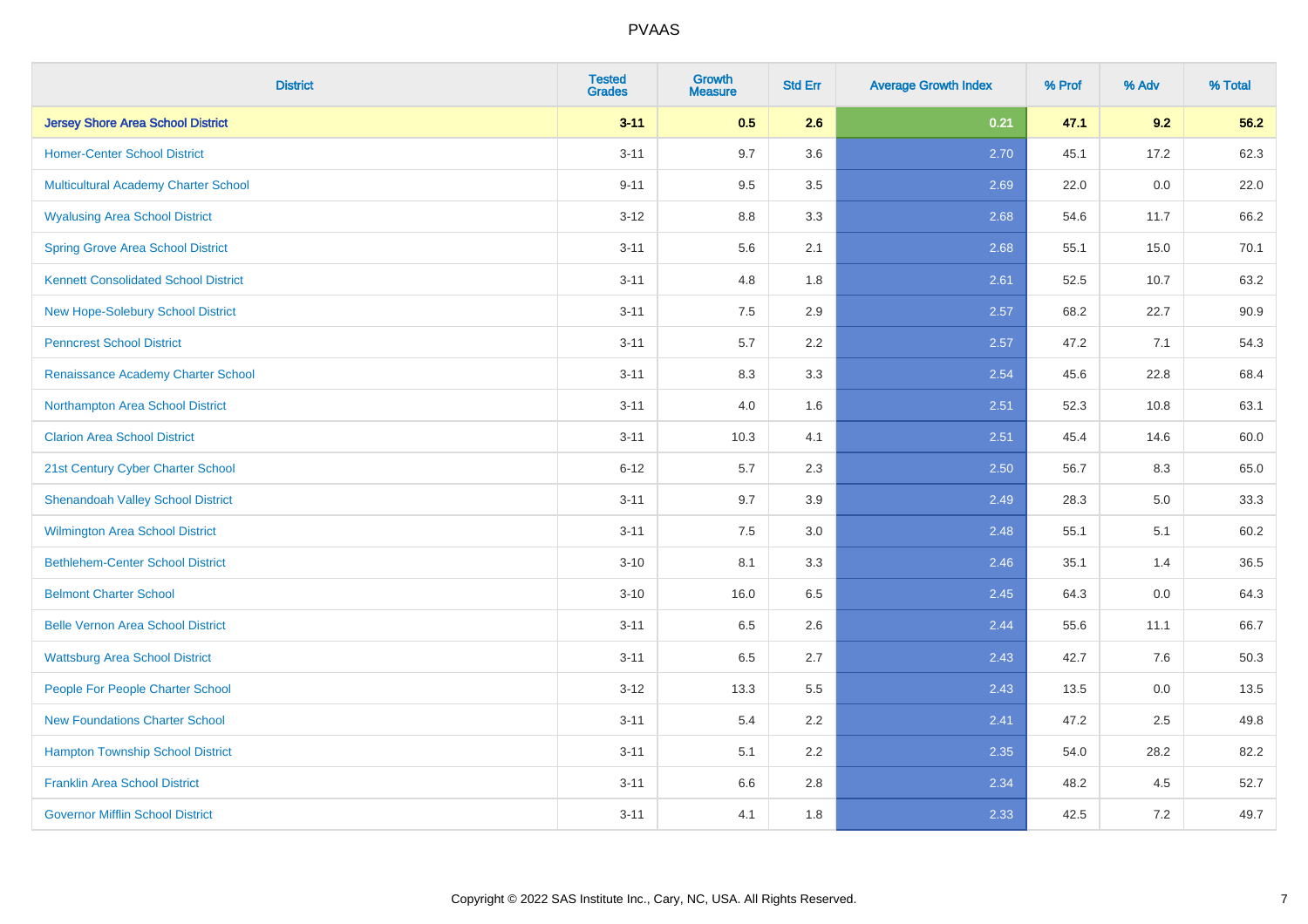| <b>District</b>                                        | <b>Tested</b><br><b>Grades</b> | <b>Growth</b><br><b>Measure</b> | <b>Std Err</b> | <b>Average Growth Index</b> | % Prof | % Adv | % Total |
|--------------------------------------------------------|--------------------------------|---------------------------------|----------------|-----------------------------|--------|-------|---------|
| <b>Jersey Shore Area School District</b>               | $3 - 11$                       | 0.5                             | 2.6            | 0.21                        | 47.1   | 9.2   | 56.2    |
| <b>Collegium Charter School</b>                        | $3 - 10$                       | 5.9                             | 2.5            | 2.33                        | 38.1   | 7.9   | 46.0    |
| <b>Richland School District</b>                        | $3 - 11$                       | 6.7                             | 2.9            | 2.33                        | 62.2   | 19.2  | 81.4    |
| <b>Brookville Area School District</b>                 | $3 - 11$                       | 6.9                             | 3.0            | 2.30                        | 55.2   | 15.6  | 70.8    |
| <b>Wilson Area School District</b>                     | $3 - 11$                       | 6.0                             | 2.6            | 2.30                        | 48.7   | 8.5   | 57.2    |
| <b>Agora Cyber Charter School</b>                      | $3 - 11$                       | 5.8                             | 2.6            | 2.28                        | 42.8   | 6.6   | 49.4    |
| <b>Carbondale Area School District</b>                 | $3 - 10$                       | 7.4                             | 3.3            | 2.25                        | 56.6   | 2.6   | 59.2    |
| <b>Carlynton School District</b>                       | $3 - 11$                       | 7.3                             | 3.3            | 2.22                        | 41.0   | 10.5  | 51.6    |
| Lincoln Leadership Academy Charter School              | $3 - 12$                       | 14.2                            | 6.4            | 2.22                        | 23.5   | 0.0   | 23.5    |
| Pennsylvania Distance Learning Charter School          | $3 - 12$                       | 9.3                             | 4.2            | 2.22                        | 42.2   | 3.1   | 45.3    |
| <b>Allegheny Valley School District</b>                | $3 - 11$                       | 8.5                             | 3.9            | 2.17                        | 53.1   | 12.2  | 65.3    |
| Pennsylvania Leadership Charter School                 | $3 - 11$                       | 4.6                             | 2.2            | 2.13                        | 55.4   | 11.2  | 66.7    |
| Community Academy Of Philadelphia Charter School       | $3 - 11$                       | 5.8                             | 2.7            | 2.12                        | 26.7   | 0.9   | 27.6    |
| <b>Muhlenberg School District</b>                      | $3 - 10$                       | 4.0                             | 1.9            | 2.10                        | 34.2   | 2.6   | 36.8    |
| <b>Eastern Lancaster County School District</b>        | $3 - 12$                       | 4.5                             | 2.2            | 2.09                        | 46.3   | 11.4  | 57.6    |
| <b>Grove City Area School District</b>                 | $3 - 12$                       | 5.1                             | 2.4            | 2.09                        | 36.4   | 16.5  | 52.8    |
| <b>South Western School District</b>                   | $3 - 12$                       | 3.9                             | 1.9            | 2.08                        | 60.2   | 8.1   | 68.3    |
| <b>Keystone Oaks School District</b>                   | $3 - 11$                       | 5.5                             | 2.6            | 2.07                        | 53.2   | 12.1  | 65.4    |
| <b>Millcreek Township School District</b>              | $3 - 11$                       | 3.1                             | 1.5            | 2.06                        | 55.6   | 14.2  | 69.7    |
| <b>Coudersport Area School District</b>                | $3 - 11$                       | 7.7                             | 3.7            | 2.06                        | 55.7   | 8.2   | 63.9    |
| Dr Robert Ketterer Charter School Inc                  | $6 - 12$                       | 10.1                            | 5.0            | 2.04                        | 14.9   | 0.4   | 15.3    |
| <b>Chester Charter Scholars Academy Charter School</b> | $3 - 12$                       | 8.4                             | 4.1            | 2.03                        | 23.4   | 0.0   | 23.4    |
| <b>Blackhawk School District</b>                       | $3 - 11$                       | 4.7                             | 2.3            | 2.01                        | 55.8   | 8.8   | 64.6    |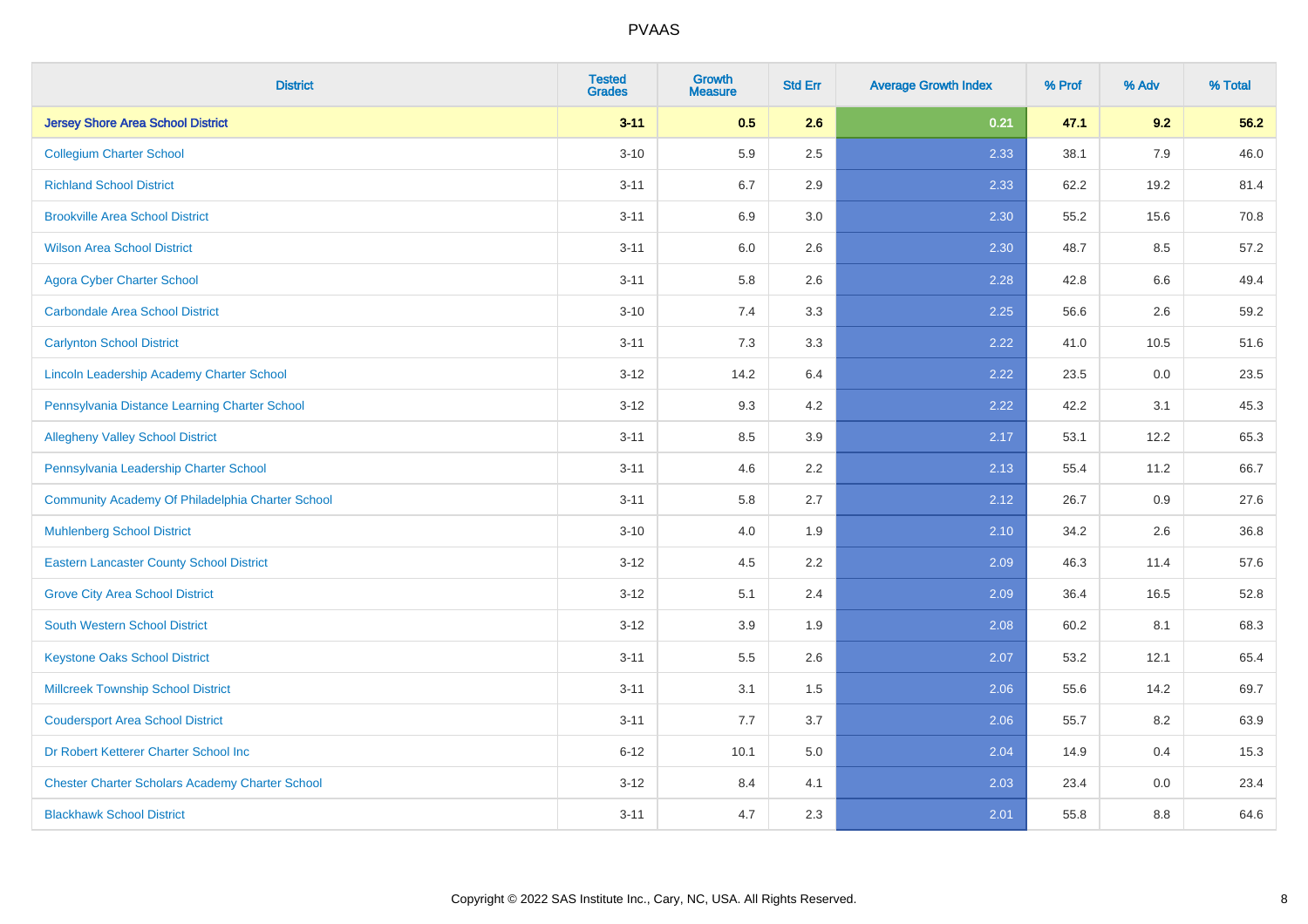| <b>District</b>                                 | <b>Tested</b><br><b>Grades</b> | <b>Growth</b><br><b>Measure</b> | <b>Std Err</b> | <b>Average Growth Index</b> | % Prof | % Adv   | % Total |
|-------------------------------------------------|--------------------------------|---------------------------------|----------------|-----------------------------|--------|---------|---------|
| <b>Jersey Shore Area School District</b>        | $3 - 11$                       | 0.5                             | 2.6            | 0.21                        | 47.1   | 9.2     | 56.2    |
| Altoona Area School District                    | $3 - 12$                       | 3.3                             | 1.6            | 1.99                        | 47.7   | $8.2\,$ | 55.9    |
| <b>Central Valley School District</b>           | $3 - 10$                       | 4.8                             | 2.4            | 1.98                        | 56.9   | $9.0\,$ | 65.9    |
| <b>West Allegheny School District</b>           | $3 - 12$                       | 4.0                             | 2.1            | 1.96                        | 63.1   | 15.7    | 78.8    |
| <b>Pottsville Area School District</b>          | $3 - 12$                       | 4.4                             | 2.3            | 1.94                        | 44.8   | 5.4     | 50.2    |
| <b>Beaver Area School District</b>              | $3 - 10$                       | 4.7                             | 2.4            | 1.94                        | 57.4   | 16.8    | 74.2    |
| <b>Western Wayne School District</b>            | $3 - 11$                       | 5.6                             | 2.9            | 1.93                        | 41.3   | 17.4    | 58.7    |
| <b>Steel Valley School District</b>             | $3 - 11$                       | 6.5                             | 3.4            | 1.89                        | 50.7   | 5.6     | 56.3    |
| <b>Sharon City School District</b>              | $3 - 11$                       | 4.9                             | 2.6            | 1.87                        | 48.2   | 5.3     | 53.4    |
| <b>Uniontown Area School District</b>           | $3 - 11$                       | 6.0                             | 3.2            | 1.87                        | 62.4   | 5.9     | 68.2    |
| <b>Blacklick Valley School District</b>         | $3 - 11$                       | 8.0                             | 4.3            | 1.85                        | 34.1   | 0.0     | 34.1    |
| <b>Monessen City School District</b>            | $3 - 10$                       | 8.3                             | 4.5            | 1.85                        | 42.9   | 2.9     | 45.7    |
| <b>Hanover Public School District</b>           | $3 - 11$                       | 5.2                             | 2.8            | 1.83                        | 52.2   | 14.4    | 66.7    |
| <b>Laurel Highlands School District</b>         | $3 - 11$                       | 4.3                             | 2.4            | 1.81                        | 44.9   | 9.6     | 54.5    |
| <b>Sto-Rox School District</b>                  | $3 - 10$                       | 6.6                             | 3.7            | 1.80                        | 13.4   | 0.0     | 13.4    |
| <b>York Academy Regional Charter School</b>     | $3 - 11$                       | 9.0                             | 5.0            | 1.79                        | 55.2   | $0.0\,$ | 55.2    |
| <b>Salisbury Township School District</b>       | $3 - 11$                       | 6.3                             | 3.6            | 1.77                        | 46.2   | 6.6     | 52.8    |
| <b>Bentworth School District</b>                | $3 - 11$                       | 5.7                             | 3.2            | 1.75                        | 44.2   | 19.5    | 63.6    |
| <b>Northgate School District</b>                | $3 - 11$                       | 6.3                             | 3.6            | 1.73                        | 53.3   | 16.7    | 70.0    |
| <b>Reach Cyber Charter School</b>               | $3 - 11$                       | 8.1                             | 4.7            | 1.72                        | 42.4   | 4.6     | 47.0    |
| <b>Oswayo Valley School District</b>            | $3 - 12$                       | 8.5                             | 5.0            | 1.68                        | 50.0   | 16.7    | 66.7    |
| <b>Central Bucks School District</b>            | $3 - 11$                       | 1.6                             | 0.9            | 1.66                        | 63.0   | 16.8    | 79.8    |
| <b>Allegheny-Clarion Valley School District</b> | $3 - 10$                       | 7.8                             | 4.7            | 1.65                        | 53.3   | 3.3     | 56.7    |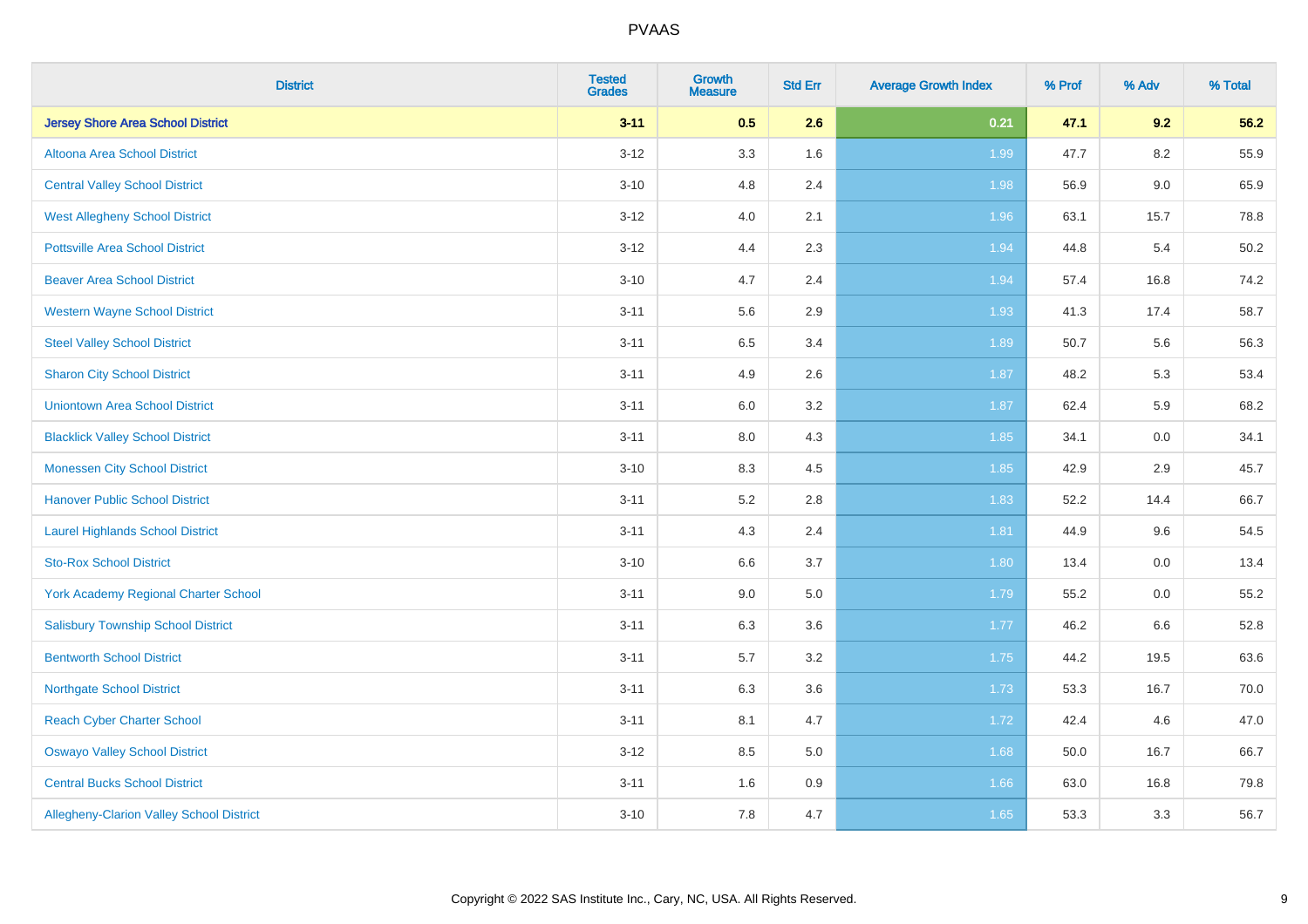| <b>District</b>                                    | <b>Tested</b><br><b>Grades</b> | <b>Growth</b><br><b>Measure</b> | <b>Std Err</b> | <b>Average Growth Index</b> | % Prof | % Adv | % Total |
|----------------------------------------------------|--------------------------------|---------------------------------|----------------|-----------------------------|--------|-------|---------|
| <b>Jersey Shore Area School District</b>           | $3 - 11$                       | 0.5                             | 2.6            | 0.21                        | 47.1   | 9.2   | 56.2    |
| <b>Conrad Weiser Area School District</b>          | $3 - 11$                       | 3.6                             | 2.2            | 1.63                        | 52.1   | 2.1   | 54.2    |
| Millersburg Area School District                   | $3 - 11$                       | $6.2\,$                         | 3.8            | 1.63                        | 51.8   | 7.4   | 59.3    |
| Esperanza Academy Charter School                   | $4 - 11$                       | 4.0                             | 2.5            | 1.61                        | 32.4   | 0.7   | 33.1    |
| <b>Hermitage School District</b>                   | $3 - 12$                       | 3.8                             | 2.4            | 1.60                        | 57.5   | 9.3   | 66.8    |
| <b>Pleasant Valley School District</b>             | $3 - 11$                       | 3.1                             | 2.0            | 1.57                        | 57.2   | 5.5   | 62.8    |
| <b>South Butler County School District</b>         | $3 - 10$                       | 3.9                             | 2.5            | 1.54                        | 53.1   | 16.6  | 69.7    |
| <b>Armstrong School District</b>                   | $3 - 11$                       | 2.6                             | 1.7            | 1.53                        | 51.5   | 6.1   | 57.6    |
| <b>Warrior Run School District</b>                 | $3 - 11$                       | 4.6                             | 3.0            | 1.51                        | 40.9   | 8.1   | 49.0    |
| <b>Burrell School District</b>                     | $3 - 11$                       | 4.5                             | 3.1            | 1.48                        | 58.5   | 13.8  | 72.3    |
| <b>Everett Area School District</b>                | $3 - 11$                       | 5.0                             | 3.4            | 1.47                        | 60.5   | 1.3   | 61.8    |
| <b>New Brighton Area School District</b>           | $3 - 11$                       | 4.6                             | 3.1            | 1.47                        | 60.9   | 5.8   | 66.7    |
| <b>Loyalsock Township School District</b>          | $3 - 12$                       | 4.2                             | 2.8            | 1.47                        | 54.3   | 2.1   | 56.4    |
| <b>Punxsutawney Area School District</b>           | $3 - 11$                       | 4.2                             | 2.9            | 1.45                        | 55.0   | 5.5   | 60.6    |
| <b>Towanda Area School District</b>                | $3 - 11$                       | 4.0                             | 2.8            | 1.44                        | 39.4   | 6.6   | 46.0    |
| <b>Methacton School District</b>                   | $3 - 11$                       | 2.5                             | 1.7            | 1.43                        | 62.5   | 16.4  | 79.0    |
| <b>Lincoln Park Performing Arts Charter School</b> | $7 - 11$                       | 3.6                             | 2.5            | 1.42                        | 59.6   | 14.7  | 74.3    |
| <b>KIPP Dubois Charter School</b>                  | $9 - 10$                       | 4.7                             | 3.3            | 1.40                        | 31.0   | 1.4   | 32.4    |
| Capital Area School for the Arts Charter School    | $9 - 11$                       | 5.8                             | 4.1            | 1.39                        | 59.3   | 18.6  | 78.0    |
| <b>West York Area School District</b>              | $3 - 12$                       | 3.2                             | 2.3            | 1.38                        | 53.8   | 4.4   | 58.2    |
| <b>MaST Community Charter School II</b>            | $3 - 10$                       | 4.4                             | 3.2            | 1.37                        | 28.4   | 3.4   | 31.8    |
| <b>Pottsgrove School District</b>                  | $3 - 11$                       | 2.8                             | 2.0            | 1.35                        | 44.0   | 10.0  | 53.9    |
| Mastery Charter School - Shoemaker Campus          | $7 - 10$                       | 4.1                             | 3.0            | 1.34                        | 20.9   | 3.3   | 24.2    |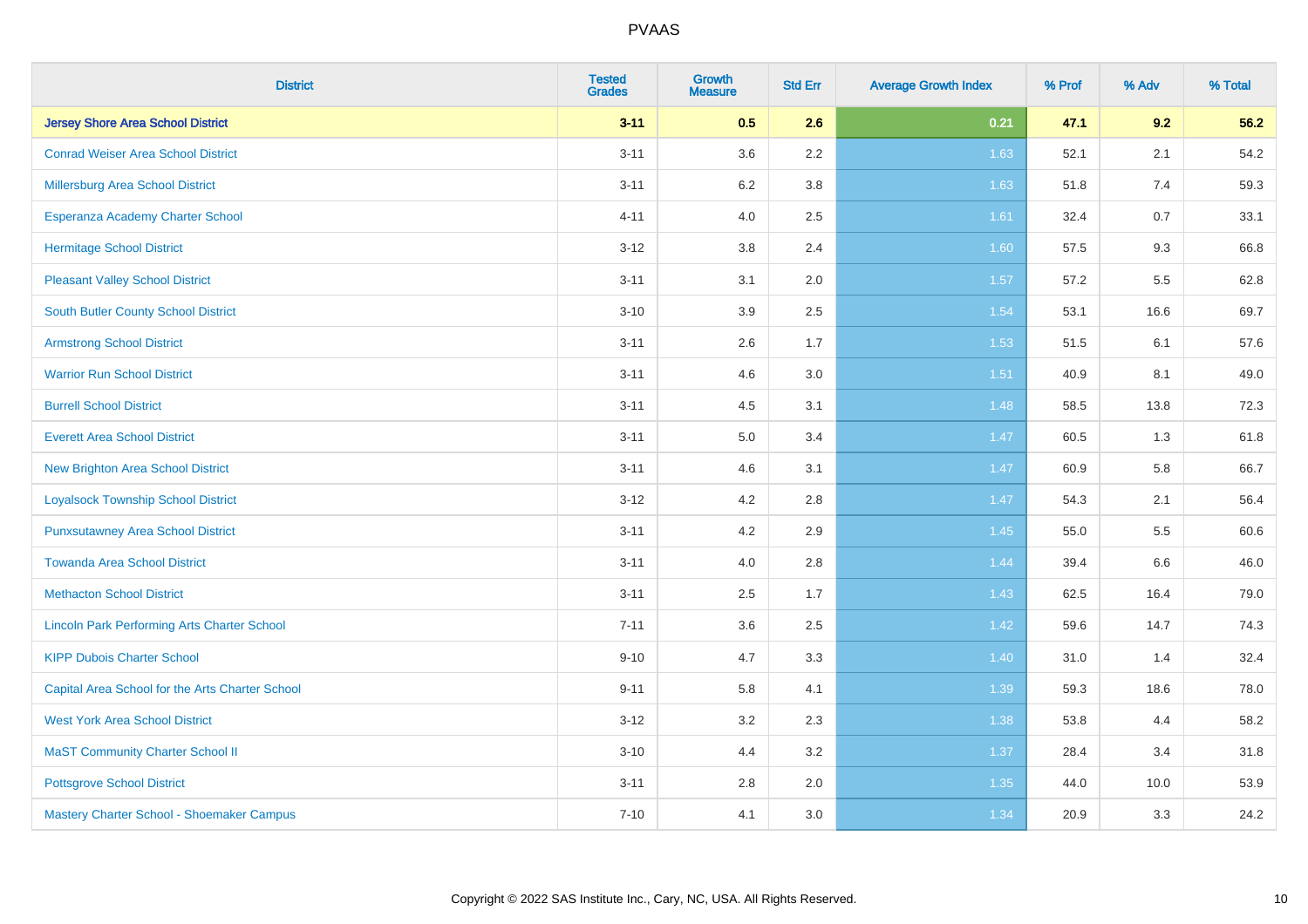| <b>District</b>                               | <b>Tested</b><br><b>Grades</b> | <b>Growth</b><br><b>Measure</b> | <b>Std Err</b> | <b>Average Growth Index</b> | % Prof | % Adv | % Total |
|-----------------------------------------------|--------------------------------|---------------------------------|----------------|-----------------------------|--------|-------|---------|
| <b>Jersey Shore Area School District</b>      | $3 - 11$                       | 0.5                             | 2.6            | 0.21                        | 47.1   | 9.2   | 56.2    |
| <b>Ligonier Valley School District</b>        | $3 - 11$                       | $4.2\,$                         | 3.1            | 1.34                        | 59.1   | 10.3  | 69.5    |
| <b>Spring Cove School District</b>            | $3 - 11$                       | 3.4                             | 2.5            | 1.33                        | 47.8   | 12.7  | 60.4    |
| <b>Fairview School District</b>               | $3 - 11$                       | 3.4                             | 2.6            | 1.32                        | 57.2   | 17.6  | 74.8    |
| <b>Donegal School District</b>                | $3 - 12$                       | 3.1                             | 2.4            | 1.29                        | 60.6   | 9.1   | 69.7    |
| <b>Line Mountain School District</b>          | $3 - 11$                       | 4.1                             | 3.2            | 1.27                        | 52.9   | 9.2   | 62.1    |
| <b>Woodland Hills School District</b>         | $3 - 12$                       | 3.2                             | 2.6            | 1.22                        | 31.4   | 3.6   | 35.0    |
| <b>Halifax Area School District</b>           | $3 - 11$                       | 4.7                             | 3.9            | 1.22                        | 61.5   | 9.6   | 71.2    |
| <b>Port Allegany School District</b>          | $3 - 11$                       | 4.4                             | 3.6            | 1.21                        | 28.1   | 9.4   | 37.5    |
| <b>Shanksville-Stonycreek School District</b> | $3 - 10$                       | 7.0                             | 5.9            | 1.20                        | 64.7   | 17.6  | 82.4    |
| <b>Central Cambria School District</b>        | $3 - 11$                       | 3.0                             | 2.5            | 1.17                        | 56.2   | 9.7   | 66.0    |
| Esperanza Cyber Charter School                | $3 - 11$                       | 7.1                             | 6.1            | 1.16                        | 9.1    | 0.0   | 9.1     |
| <b>Tidioute Community Charter School</b>      | $3 - 11$                       | 5.7                             | 5.1            | 1.11                        | 34.4   | 21.9  | 56.2    |
| Morrisville Borough School District           | $3 - 11$                       | 4.8                             | 4.3            | 1.10                        | 30.2   | 2.3   | 32.6    |
| <b>Leechburg Area School District</b>         | $3 - 11$                       | 4.4                             | 4.0            | 1.09                        | 47.8   | 19.6  | 67.4    |
| Meyersdale Area School District               | $3 - 11$                       | 4.2                             | 4.0            | 1.07                        | 43.1   | 6.9   | 50.0    |
| <b>General Mclane School District</b>         | $3 - 11$                       | 3.1                             | 2.9            | 1.07                        | 62.3   | 4.9   | 67.2    |
| <b>Williamsport Area School District</b>      | $3 - 11$                       | 1.9                             | 1.8            | 1.04                        | 44.1   | 12.8  | 56.9    |
| <b>Franklin Regional School District</b>      | $3 - 11$                       | 2.0                             | 1.9            | 1.02                        | 66.7   | 15.5  | 82.1    |
| <b>Manheim Central School District</b>        | $3 - 11$                       | 2.1                             | 2.1            | $1.01$                      | 53.2   | 11.6  | 64.8    |
| <b>Tunkhannock Area School District</b>       | $3 - 11$                       | 2.3                             | 2.2            | 1.01                        | 44.9   | 9.6   | 54.6    |
| Mastery Charter School - Pickett Campus       | $6 - 10$                       | 5.6                             | 5.7            | 1.00                        | 27.8   | 0.0   | 27.8    |
| Lehigh Career & Technical Institute           | $10 - 12$                      | 5.6                             | 5.6            | 0.99                        | 78.3   | 0.0   | 78.3    |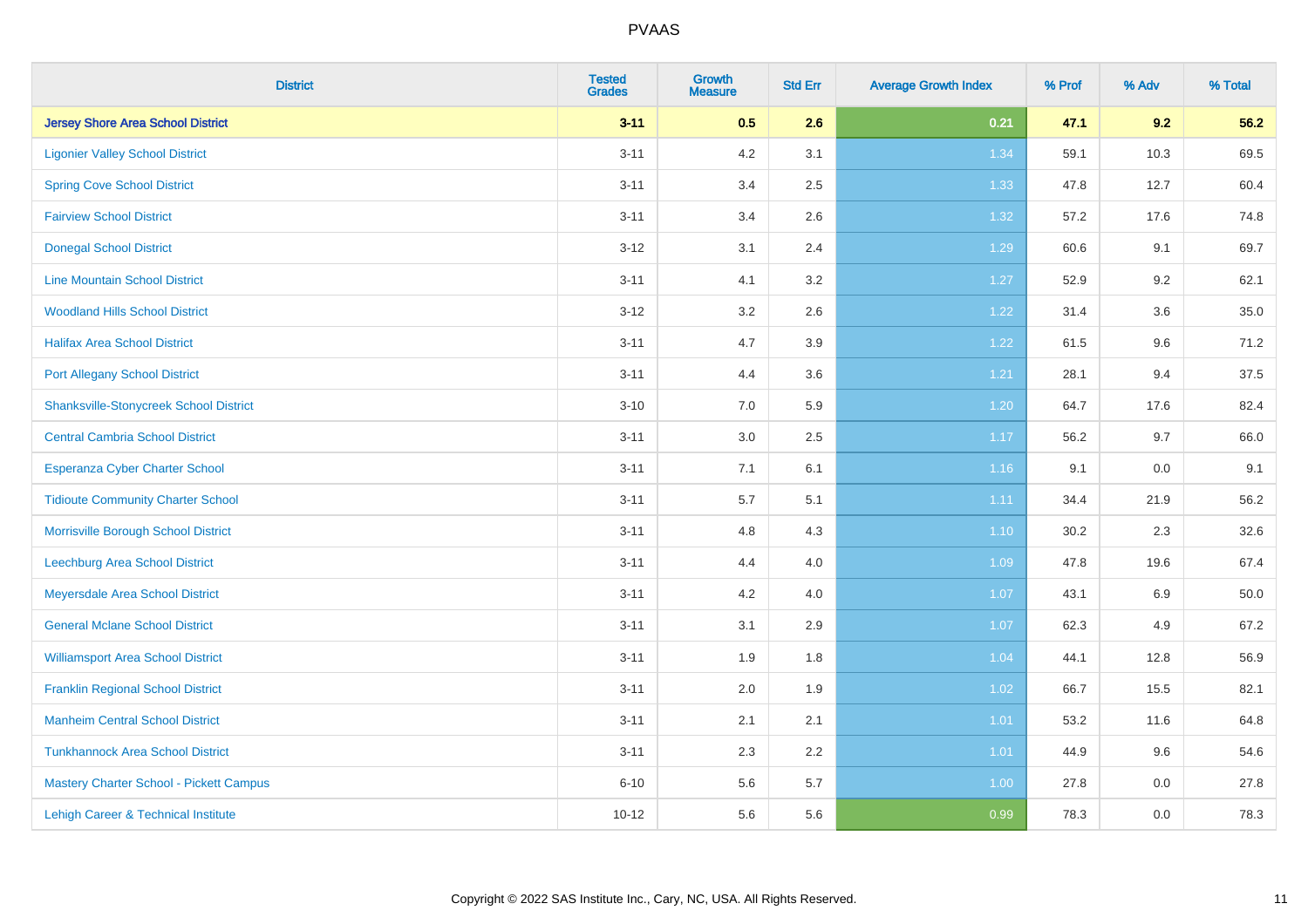| <b>District</b>                                | <b>Tested</b><br><b>Grades</b> | <b>Growth</b><br><b>Measure</b> | <b>Std Err</b> | <b>Average Growth Index</b> | % Prof | % Adv | % Total |
|------------------------------------------------|--------------------------------|---------------------------------|----------------|-----------------------------|--------|-------|---------|
| <b>Jersey Shore Area School District</b>       | $3 - 11$                       | 0.5                             | 2.6            | 0.21                        | 47.1   | 9.2   | 56.2    |
| <b>Bensalem Township School District</b>       | $3 - 11$                       | 1.6                             | 1.6            | 0.98                        | 38.8   | 8.3   | 47.1    |
| <b>Hopewell Area School District</b>           | $3 - 11$                       | 2.6                             | 2.7            | 0.97                        | 58.4   | 4.0   | 62.4    |
| <b>Berlin Brothersvalley School District</b>   | $3 - 11$                       | 4.0                             | 4.2            | 0.96                        | 48.8   | 14.0  | 62.8    |
| <b>Clairton City School District</b>           | $3 - 11$                       | 3.5                             | 3.7            | 0.95                        | 13.4   | 0.0   | 13.4    |
| <b>Lower Moreland Township School District</b> | $3 - 11$                       | 2.0                             | 2.2            | 0.95                        | 62.8   | 17.0  | 79.8    |
| <b>Baldwin-Whitehall School District</b>       | $3 - 11$                       | 1.8                             | 1.9            | 0.94                        | 58.6   | 8.6   | 67.1    |
| <b>Keystone School District</b>                | $3 - 11$                       | 3.1                             | 3.3            | 0.94                        | 50.6   | 6.5   | 57.1    |
| <b>Bedford Area School District</b>            | $3 - 11$                       | 2.5                             | 2.6            | 0.93                        | 48.5   | 10.0  | 58.5    |
| Northwestern Lehigh School District            | $3 - 11$                       | 2.2                             | 2.3            | 0.93                        | 53.3   | 9.7   | 63.0    |
| West Jefferson Hills School District           | $3 - 11$                       | 1.8                             | 2.1            | 0.88                        | 55.7   | 20.8  | 76.4    |
| South Fayette Township School District         | $3 - 11$                       | 1.7                             | 2.0            | 0.88                        | 61.0   | 26.5  | 87.6    |
| North Clarion County School District           | $3-12$                         | 3.7                             | 4.3            | 0.85                        | 67.5   | 15.0  | 82.5    |
| <b>Marple Newtown School District</b>          | $3 - 11$                       | 2.0                             | 2.4            | 0.81                        | 57.6   | 12.8  | 70.4    |
| <b>Mcguffey School District</b>                | $3 - 11$                       | 2.1                             | 2.6            | 0.81                        | 57.7   | 3.1   | 60.8    |
| <b>Camp Hill School District</b>               | $3-12$                         | 2.3                             | 3.0            | 0.78                        | 53.6   | 17.5  | 71.1    |
| Urban Pathways 6-12 Charter School             | $6 - 11$                       | 4.8                             | 6.4            | 0.75                        | 28.6   | 0.0   | 28.6    |
| <b>Southeastern Greene School District</b>     | $3 - 10$                       | 3.3                             | 4.6            | 0.72                        | 57.6   | 6.1   | 63.6    |
| <b>Harmony Area School District</b>            | $3 - 10$                       | 4.5                             | 6.3            | 0.72                        | 33.3   | 13.3  | 46.7    |
| <b>Athens Area School District</b>             | $3 - 11$                       | 1.6                             | 2.5            | 0.64                        | 46.9   | 7.6   | 54.5    |
| <b>United School District</b>                  | $3 - 11$                       | 2.1                             | 3.4            | 0.63                        | 60.3   | 6.6   | 66.9    |
| <b>Laurel School District</b>                  | $3 - 11$                       | 1.8                             | 3.1            | 0.59                        | 70.1   | 2.3   | 72.4    |
| <b>Commodore Perry School District</b>         | $3 - 11$                       | 3.2                             | 5.5            | 0.58                        | 58.3   | 0.0   | 58.3    |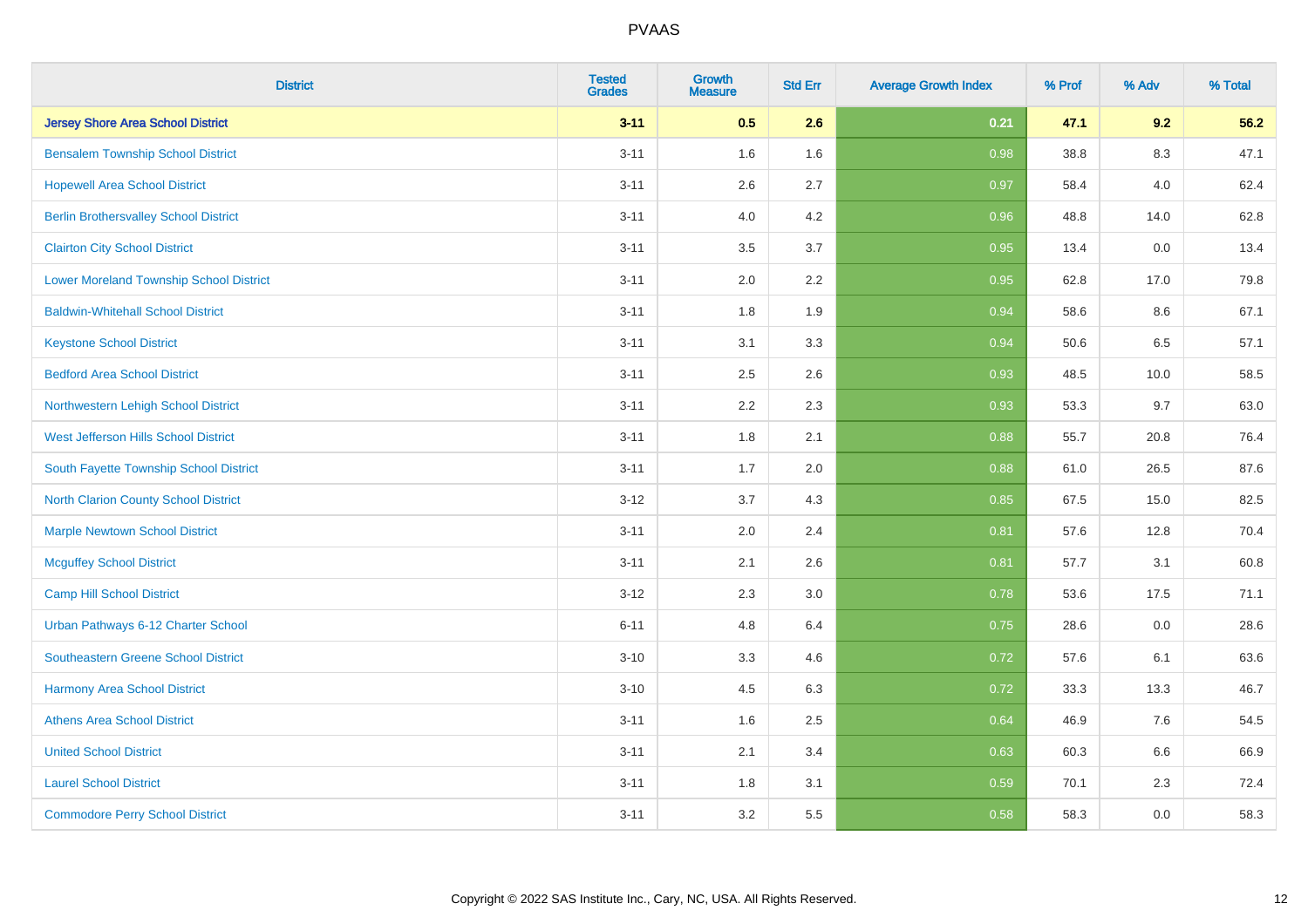| <b>District</b>                               | <b>Tested</b><br><b>Grades</b> | <b>Growth</b><br><b>Measure</b> | <b>Std Err</b> | <b>Average Growth Index</b> | % Prof | % Adv | % Total |
|-----------------------------------------------|--------------------------------|---------------------------------|----------------|-----------------------------|--------|-------|---------|
| <b>Jersey Shore Area School District</b>      | $3 - 11$                       | 0.5                             | 2.6            | 0.21                        | 47.1   | 9.2   | 56.2    |
| <b>Forbes Road School District</b>            | $3 - 11$                       | $2.8\,$                         | 5.1            | 0.56                        | 41.4   | 10.3  | 51.7    |
| <b>Schuylkill Valley School District</b>      | $3 - 11$                       | 1.4                             | 2.5            | 0.56                        | 55.1   | 10.2  | 65.3    |
| <b>Union School District</b>                  | $3 - 12$                       | 2.3                             | 4.2            | 0.54                        | 32.6   | 7.0   | 39.5    |
| <b>Radnor Township School District</b>        | $3 - 12$                       | 1.0                             | 2.1            | 0.50                        | 65.0   | 23.2  | 88.2    |
| <b>Hanover Area School District</b>           | $3 - 11$                       | 2.2                             | 4.6            | 0.48                        | 42.9   | 5.7   | 48.6    |
| <b>Purchase Line School District</b>          | $3 - 12$                       | 1.7                             | 3.5            | 0.47                        | 43.1   | 5.4   | 48.5    |
| <b>Upper Adams School District</b>            | $3 - 11$                       | 1.3                             | 2.9            | 0.47                        | 55.2   | 8.6   | 63.8    |
| Roberto Clemente Charter School               | $3 - 12$                       | 2.2                             | 4.9            | 0.45                        | 27.5   | 5.0   | 32.5    |
| <b>Union Area School District</b>             | $3 - 11$                       | 1.9                             | 4.3            | 0.44                        | 61.5   | 0.0   | 61.5    |
| Mastery Charter High School-Lenfest Campus    | $7 - 11$                       | 2.5                             | 5.7            | 0.43                        | 40.0   | 0.0   | 40.0    |
| <b>Galeton Area School District</b>           | $3 - 11$                       | 2.2                             | 5.3            | 0.42                        | 41.3   | 4.4   | 45.6    |
| <b>Newport School District</b>                | $3 - 12$                       | 1.4                             | 3.5            | 0.41                        | 51.5   | 10.3  | 61.8    |
| <b>Tussey Mountain School District</b>        | $3 - 12$                       | 1.5                             | 3.7            | 0.40                        | 38.6   | 1.8   | 40.4    |
| South Eastern School District                 | $3 - 11$                       | 0.9                             | 2.4            | 0.39                        | 54.8   | 6.6   | 61.4    |
| <b>Gateway School District</b>                | $3 - 11$                       | 0.8                             | 2.2            | 0.38                        | 52.1   | 13.8  | 65.9    |
| <b>Wallingford-Swarthmore School District</b> | $3 - 10$                       | 0.9                             | 2.4            | 0.38                        | 64.4   | 22.7  | 87.1    |
| <b>Lakeland School District</b>               | $3 - 11$                       | 1.1                             | 2.8            | 0.38                        | 48.6   | 3.7   | 52.3    |
| <b>Lower Dauphin School District</b>          | $3 - 11$                       | 0.6                             | 1.9            | 0.33                        | 49.2   | 12.6  | 61.8    |
| <b>Wyomissing Area School District</b>        | $3 - 12$                       | $0.8\,$                         | 2.6            | 0.33                        | 55.7   | 17.6  | 73.3    |
| <b>Mastery Charter School - Thomas Campus</b> | $3 - 10$                       | 2.1                             | 6.2            | 0.33                        | 28.6   | 0.0   | 28.6    |
| Lehigh Valley Academy Regional Charter School | $3 - 11$                       | 0.7                             | 2.3            | 0.32                        | 46.3   | 5.0   | 51.4    |
| <b>Greater Latrobe School District</b>        | $3 - 11$                       | 0.6                             | 1.9            | 0.31                        | 55.5   | 14.1  | 69.5    |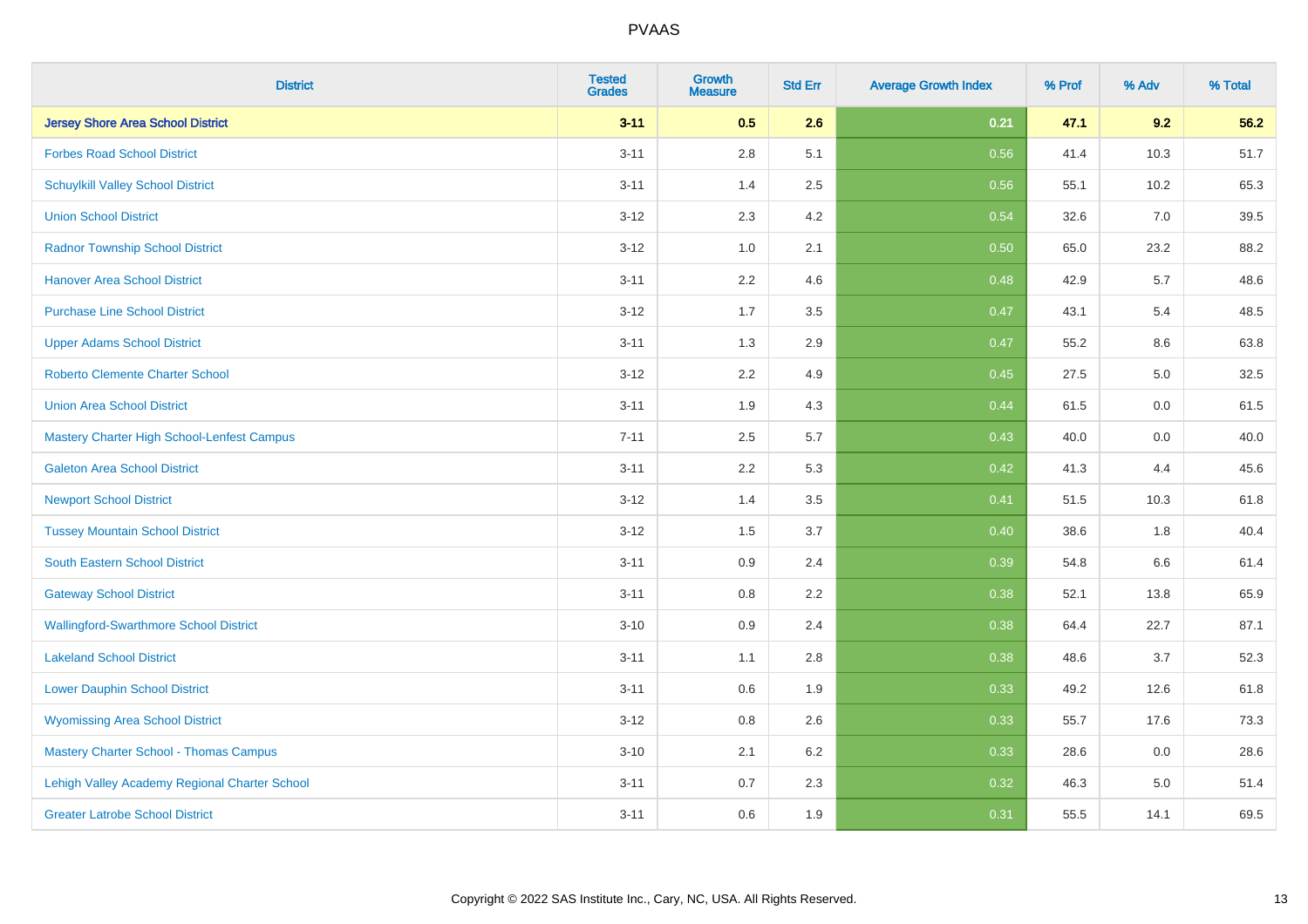| <b>District</b>                          | <b>Tested</b><br><b>Grades</b> | <b>Growth</b><br><b>Measure</b> | <b>Std Err</b> | <b>Average Growth Index</b> | % Prof | % Adv   | % Total |
|------------------------------------------|--------------------------------|---------------------------------|----------------|-----------------------------|--------|---------|---------|
| <b>Jersey Shore Area School District</b> | $3 - 11$                       | 0.5                             | 2.6            | 0.21                        | 47.1   | 9.2     | 56.2    |
| <b>Greenville Area School District</b>   | $3 - 11$                       | 0.7                             | 2.9            | 0.26                        | 53.4   | 6.9     | 60.3    |
| <b>Bloomsburg Area School District</b>   | $3 - 10$                       | 0.7                             | 3.0            | 0.23                        | 55.9   | 11.8    | 67.6    |
| <b>Jersey Shore Area School District</b> | $3 - 11$                       | 0.5                             | 2.6            | 0.21                        | 47.1   | 9.2     | 56.2    |
| <b>Reynolds School District</b>          | $3 - 10$                       | 0.5                             | 3.4            | 0.16                        | 52.1   | 7.0     | 59.2    |
| <b>Brockway Area School District</b>     | $3 - 11$                       | 0.6                             | 3.6            | 0.16                        | 49.2   | 7.7     | 56.9    |
| Northern Lebanon School District         | $3 - 11$                       | 0.4                             | 2.5            | 0.15                        | 28.0   | 3.0     | 31.0    |
| <b>Danville Area School District</b>     | $3 - 11$                       | 0.4                             | 2.6            | 0.15                        | 57.4   | 18.4    | 75.7    |
| <b>Smethport Area School District</b>    | $3 - 12$                       | 0.6                             | 3.9            | 0.15                        | 37.0   | 1.8     | 38.9    |
| Insight PA Cyber Charter School          | $3 - 11$                       | 0.7                             | 5.7            | 0.12                        | 50.0   | 4.8     | 54.8    |
| <b>Hempfield School District</b>         | $3 - 11$                       | 0.1                             | 1.4            | 0.08                        | 58.2   | 9.9     | 68.2    |
| <b>West Branch Area School District</b>  | $3 - 11$                       | 0.2                             | 3.8            | 0.05                        | 47.2   | 1.9     | 49.1    |
| East Stroudsburg Area School District    | $3 - 11$                       | 0.1                             | 1.6            | 0.05                        | 45.8   | $7.8\,$ | 53.6    |
| <b>Wilkes-Barre Area School District</b> | $3 - 11$                       | 0.1                             | 3.2            | 0.02                        | 35.5   | 5.4     | 40.9    |
| <b>Susquenita School District</b>        | $3 - 11$                       | $-0.1$                          | 2.8            | $-0.01$                     | 47.7   | 10.1    | 57.8    |
| <b>Penn Cambria School District</b>      | $3 - 11$                       | $-0.0$                          | 2.7            | $-0.01$                     | 61.5   | 7.7     | 69.2    |
| <b>Kutztown Area School District</b>     | $3 - 12$                       | $-0.2$                          | 3.2            | $-0.05$                     | 55.4   | 13.3    | 68.7    |
| <b>Avella Area School District</b>       | $3 - 12$                       | $-0.3$                          | 4.7            | $-0.05$                     | 49.3   | 14.5    | 63.8    |
| <b>Mercer Area School District</b>       | $3 - 11$                       | $-0.2$                          | 3.3            | $-0.06$                     | 56.0   | 8.0     | 64.0    |
| <b>Warren County School District</b>     | $3 - 11$                       | $-0.1$                          | 1.8            | $-0.06$                     | 37.2   | 5.3     | 42.6    |
| <b>Chester-Upland School District</b>    | $3 - 11$                       | $-0.3$                          | 2.7            | $-0.09$                     | 13.8   | 0.8     | 14.6    |
| New Kensington-Arnold School District    | $3 - 11$                       | $-0.4$                          | 3.8            | $-0.10$                     | 40.7   | 3.7     | 44.4    |
| <b>Blue Ridge School District</b>        | $3 - 11$                       | $-0.5$                          | 3.6            | $-0.12$                     | 44.6   | 3.1     | 47.7    |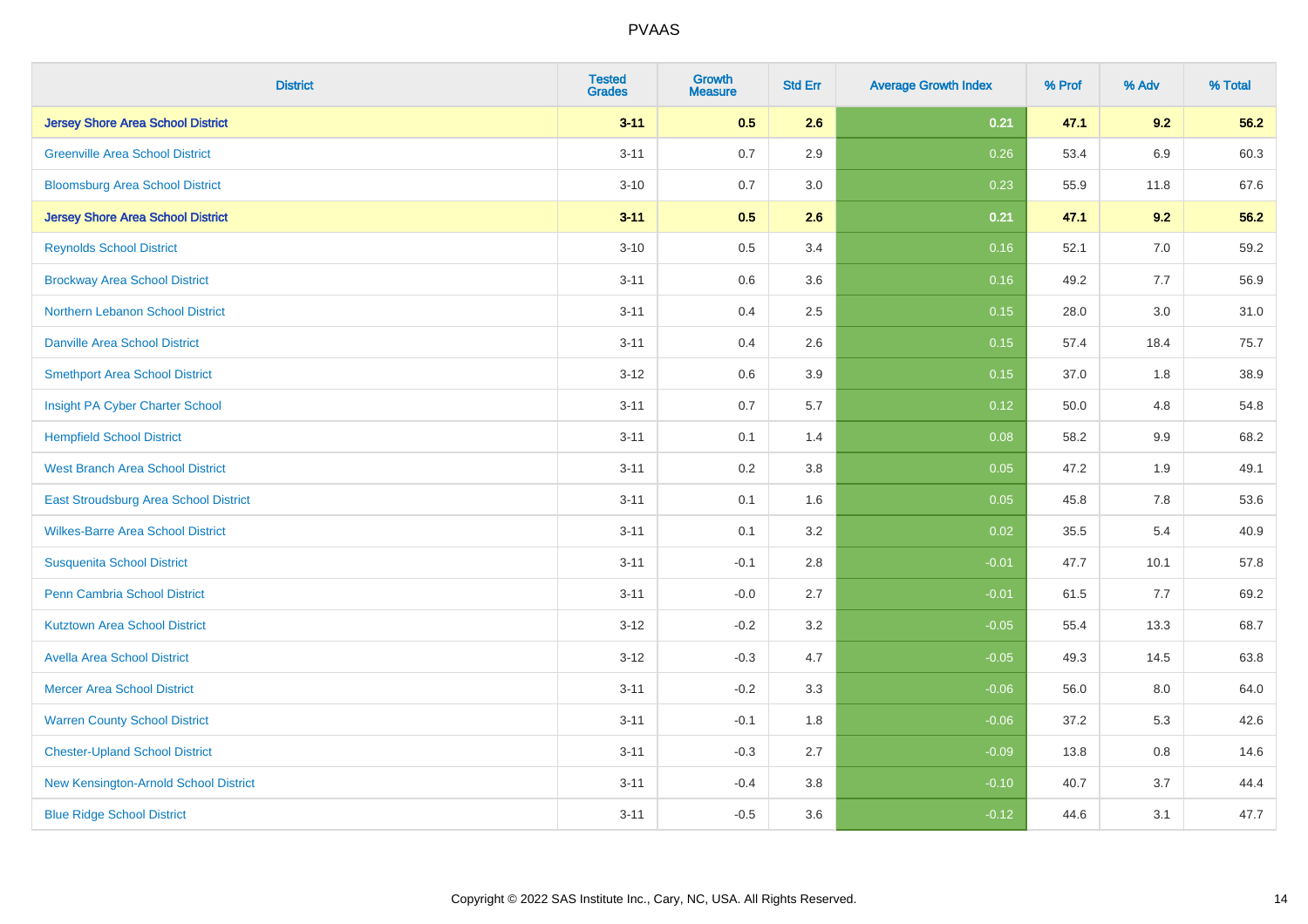| <b>District</b>                                    | <b>Tested</b><br><b>Grades</b> | <b>Growth</b><br><b>Measure</b> | <b>Std Err</b> | <b>Average Growth Index</b> | % Prof | % Adv | % Total |
|----------------------------------------------------|--------------------------------|---------------------------------|----------------|-----------------------------|--------|-------|---------|
| <b>Jersey Shore Area School District</b>           | $3 - 11$                       | 0.5                             | 2.6            | 0.21                        | 47.1   | 9.2   | 56.2    |
| <b>Central Fulton School District</b>              | $3 - 11$                       | $-0.5$                          | 3.5            | $-0.14$                     | 51.4   | 8.6   | 60.0    |
| <b>Otto-Eldred School District</b>                 | $3 - 11$                       | $-0.7$                          | 4.2            | $-0.15$                     | 56.2   | 6.2   | 62.5    |
| <b>Oley Valley School District</b>                 | $3 - 11$                       | $-0.4$                          | 2.8            | $-0.15$                     | 43.1   | 12.9  | 56.0    |
| Philadelphia Electrical & Tech Charter High School | $10 - 10$                      | $-0.5$                          | 2.9            | $-0.15$                     | 8.8    | 0.0   | 8.8     |
| <b>Bellefonte Area School District</b>             | $3 - 11$                       | $-0.4$                          | 2.2            | $-0.17$                     | 47.6   | 10.6  | 58.2    |
| Southern Lehigh School District                    | $3 - 11$                       | $-0.4$                          | 2.3            | $-0.17$                     | 66.1   | 11.9  | 78.0    |
| <b>Crestwood School District</b>                   | $3 - 11$                       | $-0.4$                          | 2.4            | $-0.17$                     | 57.4   | 17.0  | 74.4    |
| <b>Achievement House Charter School</b>            | $7 - 11$                       | $-0.7$                          | 4.0            | $-0.17$                     | 32.5   | 2.6   | 35.1    |
| <b>Millville Area School District</b>              | $3 - 12$                       | $-0.9$                          | 4.7            | $-0.18$                     | 51.4   | 5.4   | 56.8    |
| <b>Mount Carmel Area School District</b>           | $3 - 11$                       | $-0.6$                          | 3.1            | $-0.18$                     | 45.3   | 2.1   | 47.4    |
| <b>Westinghouse Arts Academy Charter School</b>    | $9 - 10$                       | $-0.7$                          | 3.6            | $-0.19$                     | 59.2   | 8.4   | 67.6    |
| <b>Panther Valley School District</b>              | $3 - 12$                       | $-0.6$                          | 3.3            | $-0.19$                     | 47.9   | 4.3   | 52.1    |
| <b>Harrisburg City School District</b>             | $3 - 11$                       | $-0.4$                          | 2.1            | $-0.19$                     | 15.1   | 0.4   | 15.5    |
| <b>Girard School District</b>                      | $3 - 11$                       | $-0.6$                          | 2.7            | $-0.22$                     | 53.9   | 15.6  | 69.6    |
| <b>Lakeview School District</b>                    | $3 - 11$                       | $-0.9$                          | 3.7            | $-0.24$                     | 60.3   | 3.2   | 63.5    |
| <b>Glendale School District</b>                    | $3 - 10$                       | $-0.9$                          | 3.7            | $-0.24$                     | 50.0   | 5.4   | 55.4    |
| <b>Penn Manor School District</b>                  | $3 - 11$                       | $-0.4$                          | 1.6            | $-0.25$                     | 51.9   | 12.6  | 64.5    |
| <b>Tuscarora School District</b>                   | $3 - 11$                       | $-0.6$                          | 2.3            | $-0.27$                     | 45.1   | 8.1   | 53.2    |
| <b>Cornell School District</b>                     | $3 - 11$                       | $-1.6$                          | 5.0            | $-0.32$                     | 33.8   | 1.5   | 35.4    |
| <b>Albert Gallatin Area School District</b>        | $3 - 11$                       | $-0.8$                          | 2.4            | $-0.32$                     | 54.5   | 10.0  | 64.6    |
| Hope For Hyndman Charter School                    | $3 - 11$                       | $-2.0$                          | 6.1            | $-0.32$                     | 33.3   | 0.0   | 33.3    |
| <b>Palmerton Area School District</b>              | $3 - 11$                       | $-1.2$                          | 3.0            | $-0.39$                     | 57.4   | 5.0   | 62.4    |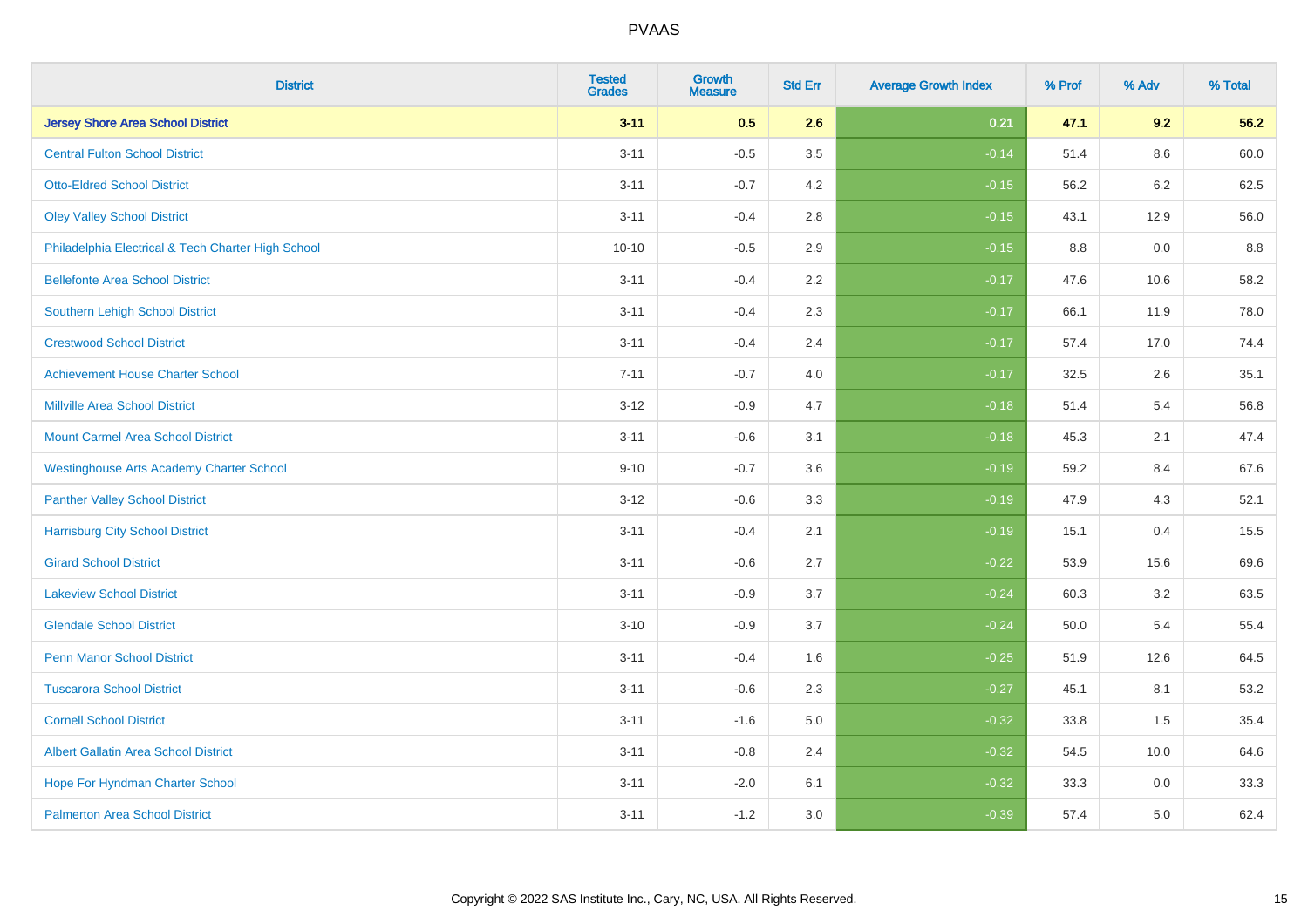| <b>District</b>                                         | <b>Tested</b><br><b>Grades</b> | <b>Growth</b><br><b>Measure</b> | <b>Std Err</b> | <b>Average Growth Index</b> | % Prof | % Adv   | % Total |
|---------------------------------------------------------|--------------------------------|---------------------------------|----------------|-----------------------------|--------|---------|---------|
| <b>Jersey Shore Area School District</b>                | $3 - 11$                       | 0.5                             | 2.6            | 0.21                        | 47.1   | 9.2     | 56.2    |
| <b>Bellwood-Antis School District</b>                   | $3 - 10$                       | $-1.2$                          | 3.2            | $-0.39$                     | 55.1   | 10.1    | 65.2    |
| <b>Sharpsville Area School District</b>                 | $3 - 11$                       | $-1.4$                          | 3.5            | $-0.40$                     | 55.2   | 13.4    | 68.7    |
| North Schuylkill School District                        | $3 - 11$                       | $-1.0$                          | 2.4            | $-0.42$                     | 41.8   | 5.1     | 46.8    |
| <b>Bangor Area School District</b>                      | $3 - 12$                       | $-0.9$                          | 2.0            | $-0.43$                     | 44.3   | 4.7     | 49.0    |
| <b>Shaler Area School District</b>                      | $3 - 11$                       | $-0.8$                          | 1.9            | $-0.43$                     | 49.1   | 9.6     | 58.7    |
| <b>Conewago Valley School District</b>                  | $3 - 12$                       | $-0.9$                          | 2.0            | $-0.45$                     | 51.7   | 9.6     | 61.3    |
| <b>Elizabethtown Area School District</b>               | $3 - 12$                       | $-0.9$                          | 1.9            | $-0.47$                     | 50.0   | 11.2    | 61.2    |
| Center For Student Learning Charter School At Pennsbury | $6 - 12$                       | $-2.9$                          | 6.1            | $-0.47$                     | 42.9   | 0.0     | 42.9    |
| South Side Area School District                         | $3 - 11$                       | $-1.6$                          | 3.3            | $-0.48$                     | 50.0   | 6.8     | 56.8    |
| <b>Wyoming Area School District</b>                     | $3 - 10$                       | $-1.3$                          | 2.6            | $-0.50$                     | 53.8   | 10.8    | 64.6    |
| <b>Canon-Mcmillan School District</b>                   | $3 - 11$                       | $-0.8$                          | 1.6            | $-0.50$                     | 58.7   | 15.9    | 74.6    |
| <b>Central Greene School District</b>                   | $3 - 11$                       | $-1.6$                          | 2.8            | $-0.55$                     | 54.2   | $2.8\,$ | 57.0    |
| <b>Mid Valley School District</b>                       | $3 - 10$                       | $-1.7$                          | 3.0            | $-0.55$                     | 45.1   | 7.8     | 52.9    |
| <b>Manheim Township School District</b>                 | $3 - 12$                       | $-0.9$                          | 1.6            | $-0.58$                     | 53.2   | 15.5    | 68.7    |
| <b>Clarion-Limestone Area School District</b>           | $3 - 12$                       | $-2.5$                          | 4.1            | $-0.60$                     | 56.8   | $6.8\,$ | 63.6    |
| <b>Burgettstown Area School District</b>                | $3 - 11$                       | $-2.1$                          | 3.4            | $-0.62$                     | 50.0   | 1.4     | 51.4    |
| <b>Susquehanna Community School District</b>            | $3 - 11$                       | $-2.8$                          | 4.2            | $-0.66$                     | 49.4   | 6.9     | 56.3    |
| <b>Fannett-Metal School District</b>                    | $3 - 11$                       | $-3.4$                          | 5.1            | $-0.67$                     | 38.7   | 8.1     | 46.8    |
| <b>Cheltenham School District</b>                       | $3 - 11$                       | $-1.4$                          | 2.1            | $-0.67$                     | 46.1   | 10.0    | 56.1    |
| <b>North Pocono School District</b>                     | $3 - 11$                       | $-2.3$                          | 3.4            | $-0.68$                     | 52.0   | 16.4    | 68.5    |
| Mt Lebanon School District                              | $3 - 11$                       | $-1.0$                          | 1.5            | $-0.70$                     | 61.9   | 24.0    | 85.9    |
| <b>Lehighton Area School District</b>                   | $3 - 11$                       | $-1.6$                          | 2.3            | $-0.70$                     | 51.1   | 5.6     | 56.7    |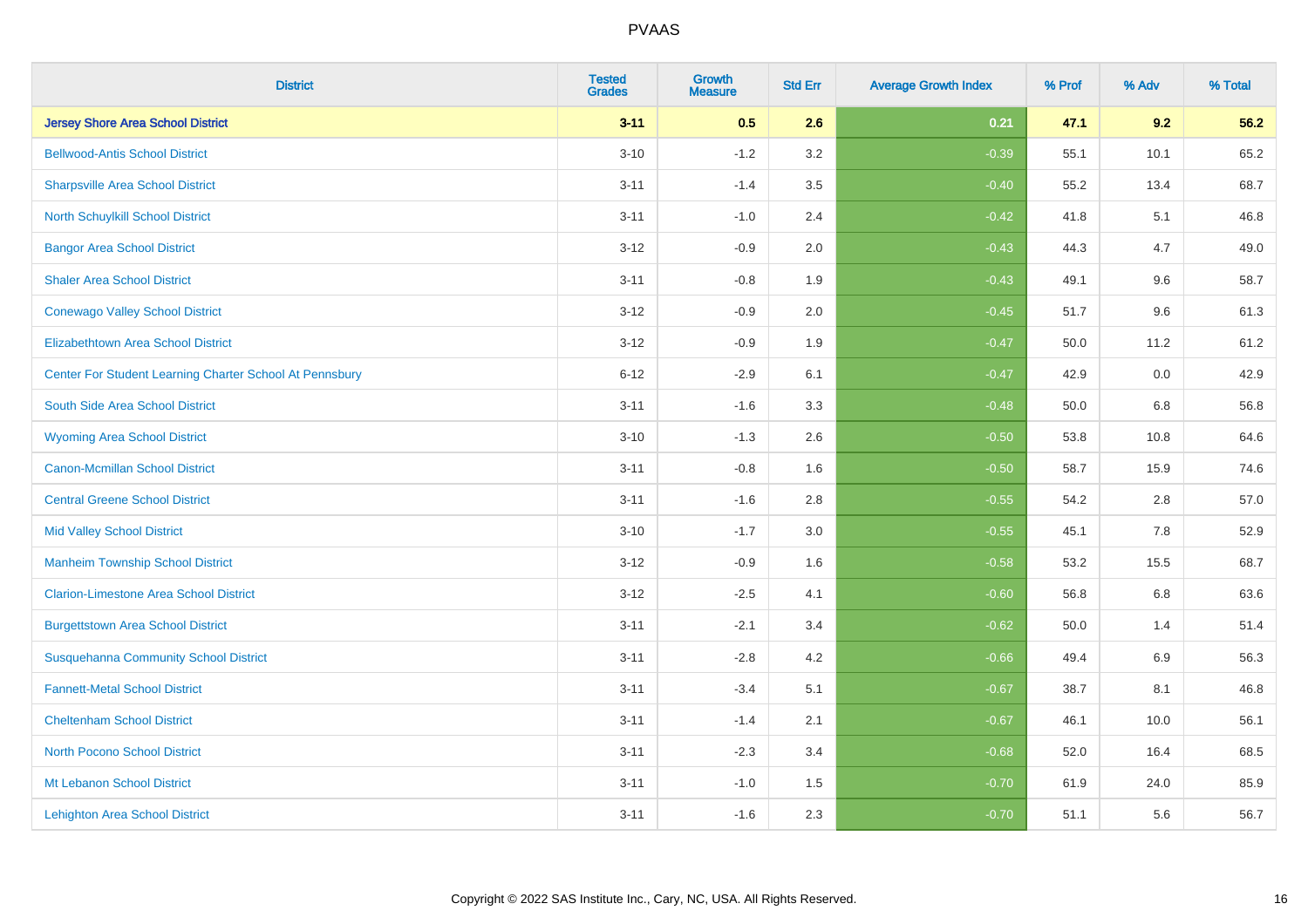| <b>District</b>                               | <b>Tested</b><br><b>Grades</b> | <b>Growth</b><br><b>Measure</b> | <b>Std Err</b> | <b>Average Growth Index</b> | % Prof | % Adv | % Total |
|-----------------------------------------------|--------------------------------|---------------------------------|----------------|-----------------------------|--------|-------|---------|
| <b>Jersey Shore Area School District</b>      | $3 - 11$                       | 0.5                             | 2.6            | 0.21                        | 47.1   | 9.2   | 56.2    |
| Huntingdon Area School District               | $3 - 11$                       | $-2.0$                          | 2.7            | $-0.72$                     | 36.8   | 10.3  | 47.0    |
| <b>Bald Eagle Area School District</b>        | $3 - 11$                       | $-2.1$                          | 2.7            | $-0.75$                     | 48.4   | 9.4   | 57.7    |
| <b>Turkeyfoot Valley Area School District</b> | $3 - 12$                       | $-4.3$                          | 5.6            | $-0.76$                     | 22.0   | 5.1   | 27.1    |
| <b>Gillingham Charter School</b>              | $3 - 11$                       | $-4.4$                          | 5.6            | $-0.77$                     | 20.8   | 8.3   | 29.2    |
| <b>Conemaugh Valley School District</b>       | $3 - 12$                       | $-3.2$                          | 4.1            | $-0.78$                     | 48.2   | 5.6   | 53.7    |
| <b>Northeast Bradford School District</b>     | $3 - 10$                       | $-3.1$                          | 4.0            | $-0.78$                     | 33.9   | 3.4   | 37.3    |
| Shenango Area School District                 | $3 - 11$                       | $-2.6$                          | 3.3            | $-0.79$                     | 50.6   | 13.9  | 64.6    |
| <b>Lebanon School District</b>                | $3 - 11$                       | $-1.6$                          | 1.9            | $-0.80$                     | 24.4   | 2.6   | 27.0    |
| <b>Forest Area School District</b>            | $3 - 11$                       | $-4.4$                          | 5.4            | $-0.81$                     | 36.2   | 2.1   | 38.3    |
| <b>Chartiers Valley School District</b>       | $3 - 11$                       | $-1.7$                          | 2.0            | $-0.81$                     | 54.7   | 8.4   | 63.1    |
| <b>Phoenixville Area School District</b>      | $3 - 11$                       | $-1.7$                          | 2.1            | $-0.83$                     | 59.9   | 10.6  | 70.5    |
| <b>Charleroi School District</b>              | $3 - 11$                       | $-2.6$                          | $3.0\,$        | $-0.86$                     | 55.7   | 7.4   | 63.1    |
| <b>Montour School District</b>                | $3 - 11$                       | $-1.8$                          | 2.1            | $-0.88$                     | 61.4   | 15.1  | 76.5    |
| <b>Columbia Borough School District</b>       | $3 - 12$                       | $-3.1$                          | 3.5            | $-0.89$                     | 29.5   | 1.9   | 31.4    |
| <b>Sullivan County School District</b>        | $3 - 10$                       | $-4.0$                          | 4.4            | $-0.90$                     | 66.7   | 2.6   | 69.2    |
| <b>Austin Area School District</b>            | $3 - 11$                       | $-5.7$                          | 6.4            | $-0.90$                     | 33.3   | 5.6   | 38.9    |
| <b>Wyoming Valley West School District</b>    | $3 - 11$                       | $-2.2$                          | 2.4            | $-0.91$                     | 49.4   | 3.0   | 52.4    |
| Imhotep Institute Charter High School         | $9 - 11$                       | $-5.3$                          | 5.8            | $-0.92$                     | 25.0   | 0.0   | 25.0    |
| <b>North Hills School District</b>            | $3 - 11$                       | $-1.8$                          | 1.8            | $-0.96$                     | 59.1   | 14.1  | 73.2    |
| <b>Seneca Valley School District</b>          | $3 - 11$                       | $-1.4$                          | 1.4            | $-0.99$                     | 57.2   | 11.4  | 68.6    |
| <b>Valley Grove School District</b>           | $3 - 10$                       | $-3.7$                          | 3.7            | $-1.01$                     | 51.2   | 6.1   | 57.3    |
| <b>Lewisburg Area School District</b>         | $3 - 11$                       | $-2.7$                          | 2.6            | $-1.03$                     | 57.0   | 18.5  | 75.6    |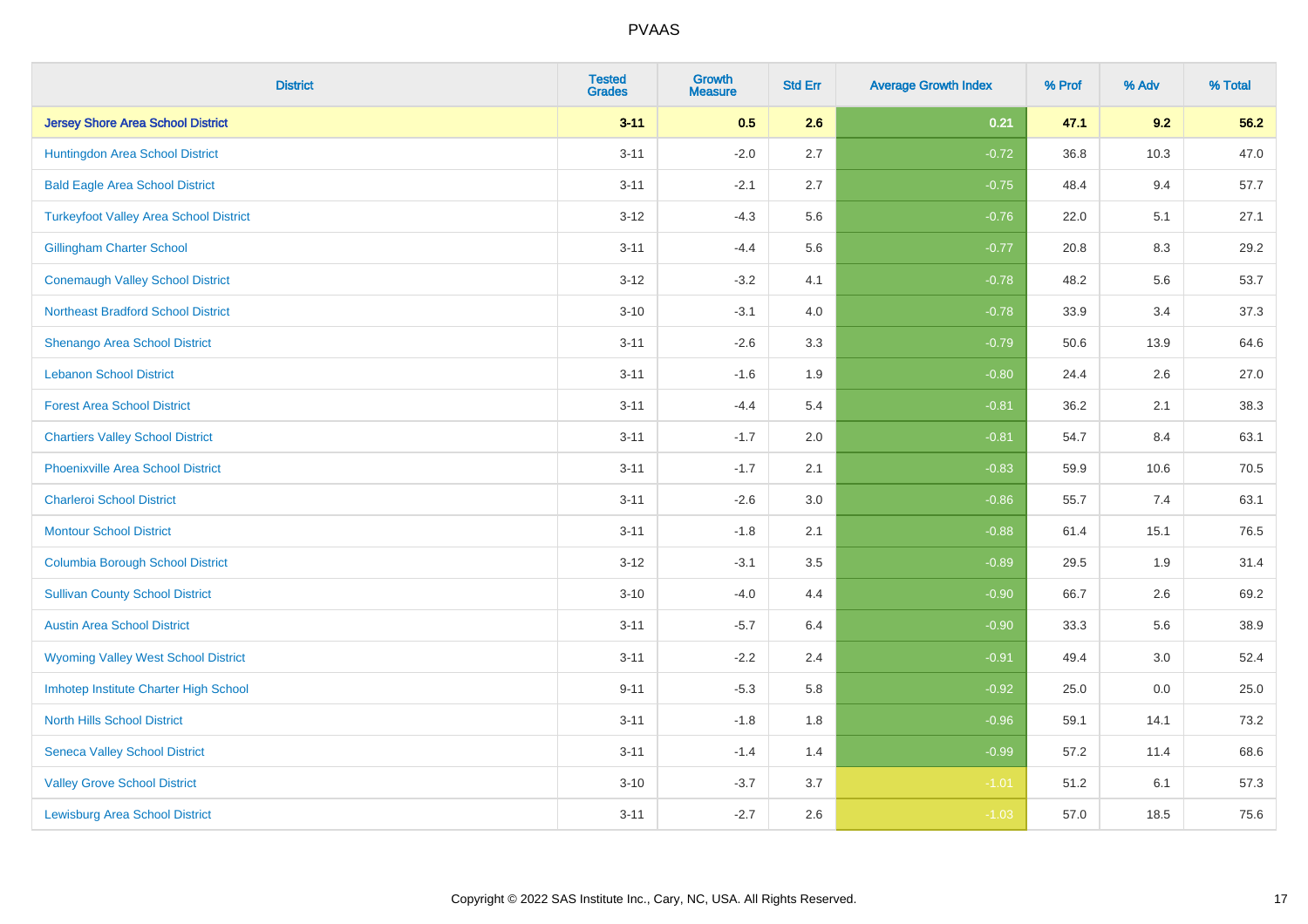| <b>District</b>                                | <b>Tested</b><br><b>Grades</b> | <b>Growth</b><br><b>Measure</b> | <b>Std Err</b> | <b>Average Growth Index</b> | % Prof | % Adv | % Total |
|------------------------------------------------|--------------------------------|---------------------------------|----------------|-----------------------------|--------|-------|---------|
| <b>Jersey Shore Area School District</b>       | $3 - 11$                       | 0.5                             | 2.6            | 0.21                        | 47.1   | 9.2   | 56.2    |
| <b>West Greene School District</b>             | $3 - 11$                       | $-4.5$                          | 4.3            | $-1.04$                     | 36.6   | 7.3   | 43.9    |
| <b>Quaker Valley School District</b>           | $3 - 11$                       | $-2.8$                          | 2.6            | $-1.08$                     | 55.2   | 13.2  | 68.4    |
| Oil City Area School District                  | $3 - 11$                       | $-2.9$                          | 2.6            | $-1.08$                     | 44.4   | 5.8   | 50.2    |
| <b>Conemaugh Township Area School District</b> | $3 - 12$                       | $-3.7$                          | 3.4            | $-1.09$                     | 53.8   | 17.6  | 71.4    |
| <b>Riverside School District</b>               | $3 - 11$                       | $-3.2$                          | 3.0            | $-1.09$                     | 43.0   | 9.0   | 52.0    |
| Juniata Valley School District                 | $3 - 11$                       | $-3.9$                          | 3.5            | $-1.10$                     | 44.4   | 3.5   | 47.8    |
| <b>Dallas School District</b>                  | $3 - 11$                       | $-2.5$                          | 2.2            | $-1.12$                     | 54.9   | 7.6   | 62.4    |
| Jeannette City School District                 | $3 - 11$                       | $-4.3$                          | 3.8            | $-1.13$                     | 46.7   | 7.5   | 54.2    |
| <b>Antietam School District</b>                | $3 - 10$                       | $-4.3$                          | 3.8            | $-1.13$                     | 36.4   | 5.4   | 41.8    |
| <b>Kane Area School District</b>               | $3 - 10$                       | $-3.7$                          | 3.2            | $-1.17$                     | 39.5   | 9.9   | 49.4    |
| <b>Chichester School District</b>              | $3 - 11$                       | $-2.7$                          | 2.3            | $-1.17$                     | 44.6   | 6.6   | 51.2    |
| <b>Chestnut Ridge School District</b>          | $3 - 12$                       | $-3.4$                          | 2.9            | $-1.17$                     | 46.6   | 5.8   | 52.4    |
| <b>Big Beaver Falls Area School District</b>   | $3 - 11$                       | $-3.9$                          | 3.3            | $-1.18$                     | 34.1   | 3.5   | 37.6    |
| <b>Greater Johnstown School District</b>       | $3 - 11$                       | $-3.1$                          | 2.6            | $-1.19$                     | 26.1   | 0.0   | 26.1    |
| <b>Riverview School District</b>               | $3 - 11$                       | $-4.6$                          | 3.8            | $-1.20$                     | 57.9   | 15.8  | 73.7    |
| <b>Scranton School District</b>                | $3 - 12$                       | $-2.9$                          | 2.4            | $-1.22$                     | 45.6   | 3.6   | 49.1    |
| <b>Elk Lake School District</b>                | $3 - 11$                       | $-4.0$                          | 3.3            | $-1.23$                     | 46.2   | 3.3   | 49.4    |
| <b>Apollo-Ridge School District</b>            | $3 - 12$                       | $-4.7$                          | 3.7            | $-1.24$                     | 50.0   | 10.0  | 60.0    |
| <b>Troy Area School District</b>               | $3 - 10$                       | $-4.3$                          | 3.4            | $-1.26$                     | 43.2   | 5.7   | 48.9    |
| <b>Bristol Borough School District</b>         | $3 - 12$                       | $-4.3$                          | 3.4            | $-1.27$                     | 39.7   | 1.3   | 41.0    |
| <b>Shade-Central City School District</b>      | $3 - 11$                       | $-5.9$                          | 4.6            | $-1.28$                     | 27.8   | 0.0   | 27.8    |
| <b>Ellwood City Area School District</b>       | $3 - 11$                       | $-4.2$                          | 3.2            | $-1.29$                     | 54.1   | 14.1  | 68.2    |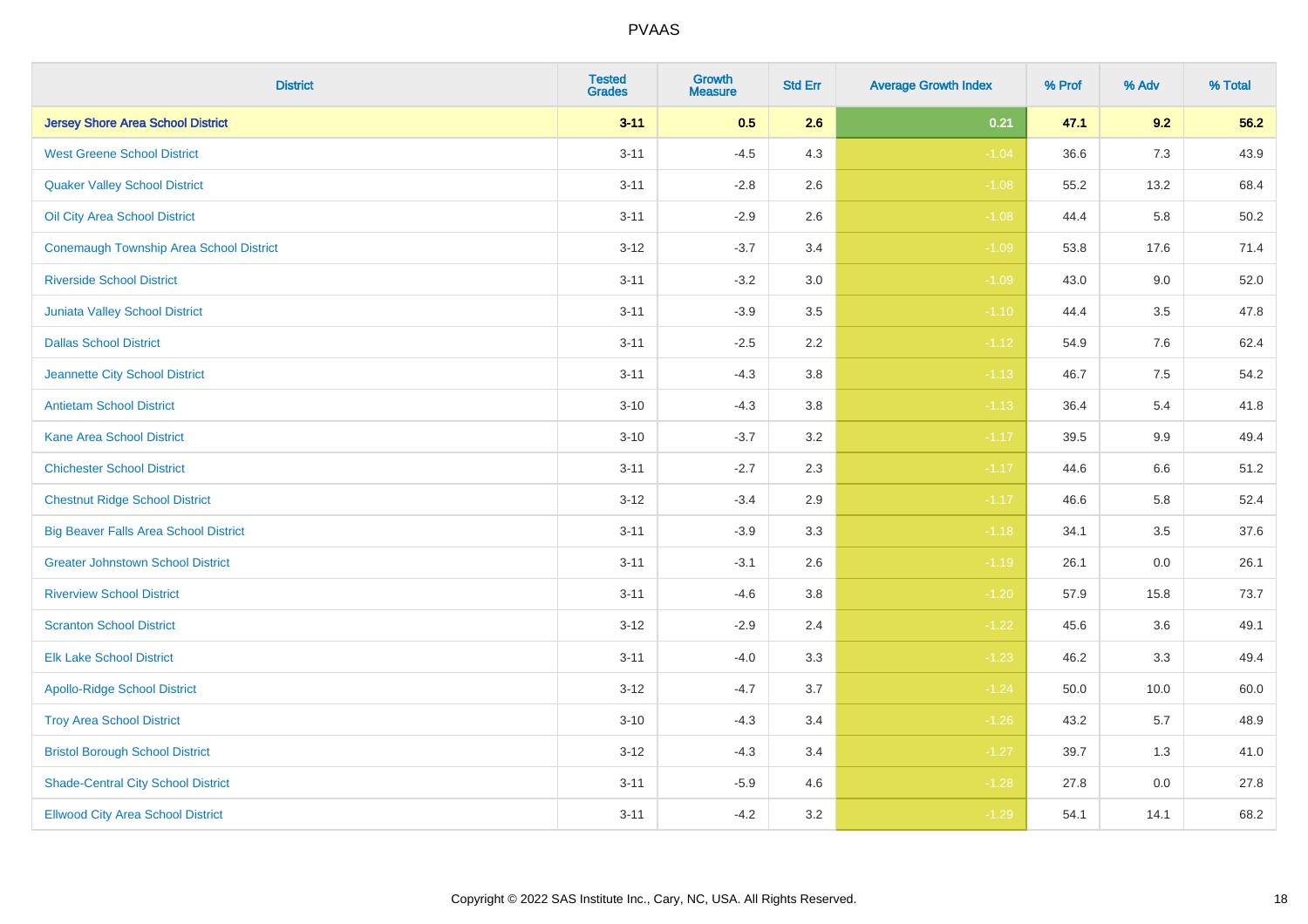| <b>District</b>                                                       | <b>Tested</b><br><b>Grades</b> | <b>Growth</b><br><b>Measure</b> | <b>Std Err</b> | <b>Average Growth Index</b> | % Prof | % Adv   | % Total |
|-----------------------------------------------------------------------|--------------------------------|---------------------------------|----------------|-----------------------------|--------|---------|---------|
| <b>Jersey Shore Area School District</b>                              | $3 - 11$                       | 0.5                             | 2.6            | 0.21                        | 47.1   | 9.2     | 56.2    |
| <b>Cambria Heights School District</b>                                | $3 - 10$                       | $-4.1$                          | 3.1            | $-1.32$                     | 51.0   | $6.0\,$ | 57.0    |
| <b>Ferndale Area School District</b>                                  | $3 - 10$                       | $-5.8$                          | 4.3            | $-1.33$                     | 40.0   | 0.0     | 40.0    |
| <b>Greencastle-Antrim School District</b>                             | $3 - 11$                       | $-3.0$                          | 2.2            | $-1.36$                     | 62.4   | 9.9     | 72.3    |
| <b>Westmont Hilltop School District</b>                               | $3 - 11$                       | $-4.0$                          | 2.8            | $-1.40$                     | 36.3   | 13.3    | 49.6    |
| <b>Claysburg-Kimmel School District</b>                               | $3 - 11$                       | $-5.7$                          | 4.0            | $-1.42$                     | 42.9   | 8.2     | 51.0    |
| <b>MaST Community Charter School</b>                                  | $3 - 10$                       | $-4.1$                          | 2.7            | $-1.52$                     | 44.0   | 9.5     | 53.4    |
| <b>Fort Cherry School District</b>                                    | $3 - 10$                       | $-5.9$                          | 3.8            | $-1.56$                     | 55.2   | 5.2     | 60.3    |
| <b>Tri-Valley School District</b>                                     | $3 - 10$                       | $-6.4$                          | 4.1            | $-1.57$                     | 37.0   | 4.4     | 41.3    |
| Preparatory Charter School Of Mathematics, Science, Tech, And Careers | $9 - 10$                       | $-4.0$                          | 2.5            | $-1.59$                     | 15.0   | 0.0     | 15.0    |
| <b>Carbon Career &amp; Technical Institute</b>                        | $9 - 11$                       | $-5.7$                          | 3.6            | $-1.59$                     | 34.5   | $1.2$   | 35.7    |
| <b>Shamokin Area School District</b>                                  | $3 - 11$                       | $-7.7$                          | 4.8            | $-1.60$                     | 38.1   | 3.2     | 41.3    |
| <b>Fairfield Area School District</b>                                 | $3 - 11$                       | $-5.6$                          | 3.4            | $-1.66$                     | 57.9   | 4.0     | 61.8    |
| <b>Pottstown School District</b>                                      | $3 - 12$                       | $-4.0$                          | 2.4            | $-1.68$                     | 29.8   | 1.2     | 31.0    |
| <b>Twin Valley School District</b>                                    | $3 - 12$                       | $-3.6$                          | 2.1            | $-1.69$                     | 49.6   | 7.1     | 56.8    |
| <b>East Pennsboro Area School District</b>                            | $3 - 11$                       | $-4.2$                          | 2.5            | $-1.71$                     | 60.8   | 8.5     | 69.3    |
| <b>Brentwood Borough School District</b>                              | $3 - 11$                       | $-5.3$                          | 3.0            | $-1.72$                     | 52.0   | 6.1     | 58.2    |
| Perseus House Charter School Of Excellence                            | $6 - 11$                       | $-5.2$                          | 3.0            | $-1.72$                     | 16.5   | 0.0     | 16.5    |
| <b>Old Forge School District</b>                                      | $3 - 12$                       | $-5.9$                          | 3.4            | $-1.73$                     | 52.9   | 7.1     | 60.0    |
| <b>Canton Area School District</b>                                    | $3 - 11$                       | $-5.5$                          | 3.2            | $-1.75$                     | 40.7   | 2.3     | 43.0    |
| <b>Washington School District</b>                                     | $3 - 11$                       | $-4.9$                          | 2.8            | $-1.76$                     | 30.1   | 2.4     | 32.5    |
| <b>Pequea Valley School District</b>                                  | $3 - 11$                       | $-5.8$                          | 3.2            | $-1.80$                     | 39.8   | 9.1     | 48.9    |
| <b>Pittston Area School District</b>                                  | $3 - 11$                       | $-10.1$                         | 5.6            | $-1.80$                     | 38.1   | 9.5     | 47.6    |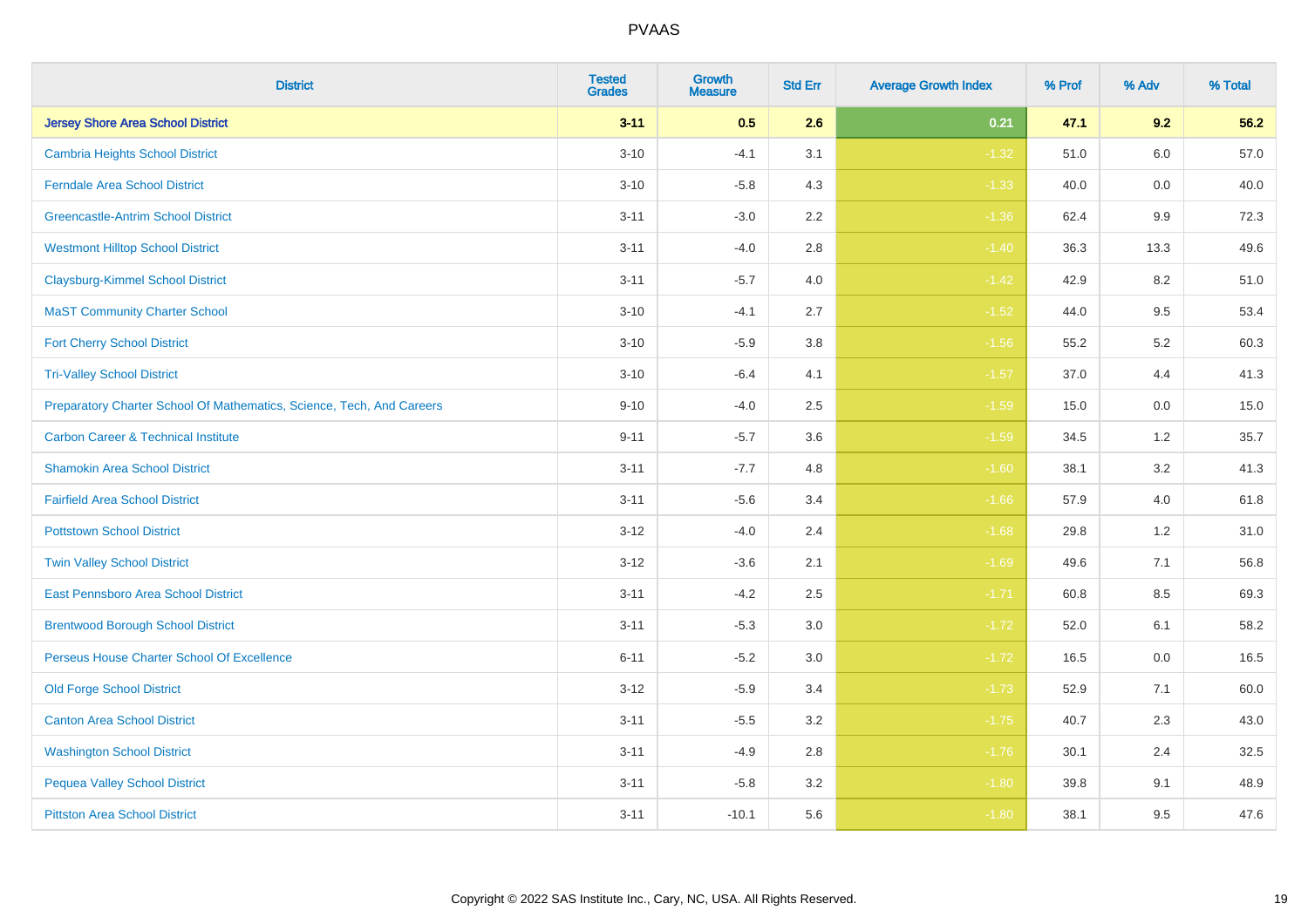| <b>District</b>                                   | <b>Tested</b><br><b>Grades</b> | <b>Growth</b><br><b>Measure</b> | <b>Std Err</b> | <b>Average Growth Index</b> | % Prof | % Adv   | % Total |
|---------------------------------------------------|--------------------------------|---------------------------------|----------------|-----------------------------|--------|---------|---------|
| <b>Jersey Shore Area School District</b>          | $3 - 11$                       | 0.5                             | 2.6            | 0.21                        | 47.1   | 9.2     | 56.2    |
| <b>Brandywine Heights Area School District</b>    | $3 - 11$                       | $-4.9$                          | 2.7            | $-1.81$                     | 49.2   | $8.2\,$ | 57.4    |
| <b>Montrose Area School District</b>              | $3 - 10$                       | $-5.5$                          | 3.0            | $-1.82$                     | 46.7   | 5.4     | 52.2    |
| <b>Brownsville Area School District</b>           | $3 - 12$                       | $-7.2$                          | 3.9            | $-1.83$                     | 34.4   | 6.1     | 40.5    |
| <b>Central Columbia School District</b>           | $3 - 12$                       | $-4.8$                          | 2.6            | $-1.86$                     | 53.7   | 14.8    | 68.5    |
| <b>Kiski Area School District</b>                 | $3 - 11$                       | $-3.7$                          | 2.0            | $-1.86$                     | 57.4   | 10.4    | 67.8    |
| <b>East Allegheny School District</b>             | $3 - 11$                       | $-6.3$                          | 3.3            | $-1.87$                     | 31.9   | 9.7     | 41.7    |
| <b>Western Beaver County School District</b>      | $3 - 11$                       | $-7.8$                          | 4.2            | $-1.87$                     | 56.5   | 6.5     | 63.0    |
| <b>Greensburg Salem School District</b>           | $3 - 11$                       | $-4.4$                          | 2.4            | $-1.88$                     | 47.6   | 4.9     | 52.4    |
| Gettysburg Area School District                   | $3 - 11$                       | $-4.0$                          | 2.1            | $-1.89$                     | 45.3   | 14.0    | 59.3    |
| Mount Pleasant Area School District               | $3 - 11$                       | $-5.0$                          | 2.6            | $-1.93$                     | 52.6   | 0.0     | 52.6    |
| <b>Somerset Area School District</b>              | $3 - 11$                       | $-4.4$                          | 2.3            | $-1.93$                     | 44.4   | 14.9    | 59.3    |
| <b>Bermudian Springs School District</b>          | $3 - 11$                       | $-5.5$                          | 2.9            | $-1.94$                     | 56.4   | $6.8\,$ | 63.2    |
| <b>Forest City Regional School District</b>       | $3 - 12$                       | $-6.0$                          | 3.0            | $-1.96$                     | 44.1   | 0.0     | 44.1    |
| <b>Mount Union Area School District</b>           | $3 - 10$                       | $-6.1$                          | 3.1            | $-1.97$                     | 32.2   | 3.4     | 35.6    |
| <b>Upper Dauphin Area School District</b>         | $3 - 11$                       | $-6.3$                          | 3.2            | $-1.98$                     | 37.4   | 4.8     | 42.2    |
| The New Academy Charter School                    | $8 - 11$                       | $-10.4$                         | 5.2            | $-2.00$                     | 0.0    | 0.0     | 0.0     |
| <b>Moshannon Valley School District</b>           | $3 - 10$                       | $-7.0$                          | 3.4            | $-2.01$                     | 48.5   | 0.0     | 48.5    |
| <b>California Area School District</b>            | $3 - 10$                       | $-7.3$                          | 3.6            | $-2.02$                     | 42.6   | 9.8     | 52.5    |
| <b>Corry Area School District</b>                 | $3 - 11$                       | $-5.3$                          | 2.6            | $-2.03$                     | 38.5   | $6.0\,$ | 44.5    |
| Karns City Area School District                   | $3 - 11$                       | $-6.0$                          | 2.9            | $-2.03$                     | 53.1   | 8.3     | 61.5    |
| <b>Middletown Area School District</b>            | $3 - 11$                       | $-5.3$                          | 2.6            | $-2.05$                     | 46.4   | 5.3     | 51.7    |
| <b>Executive Education Academy Charter School</b> | $3 - 10$                       | $-6.5$                          | 3.1            | $-2.08$                     | 23.7   | 2.2     | 25.8    |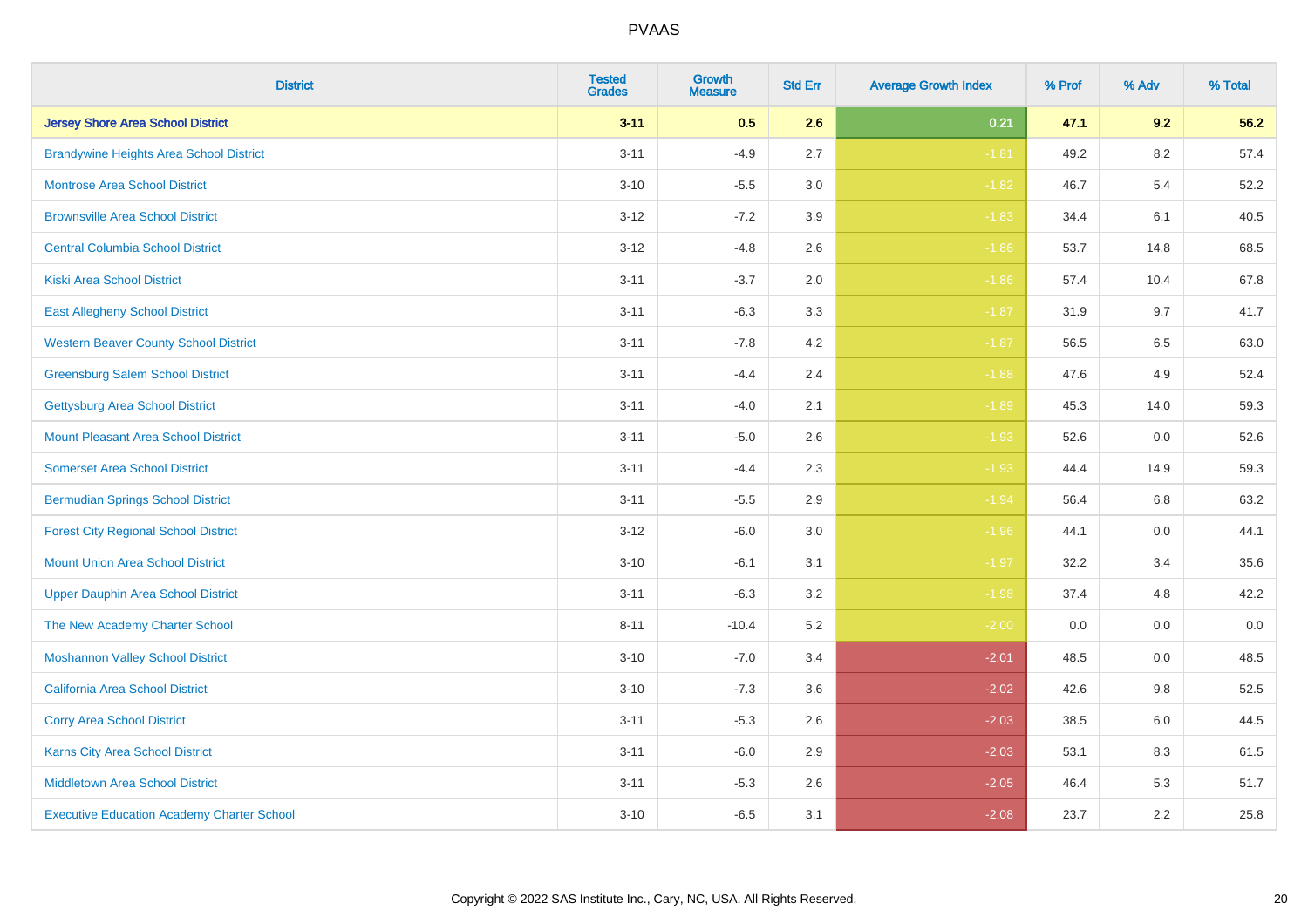| <b>District</b>                                 | <b>Tested</b><br><b>Grades</b> | <b>Growth</b><br><b>Measure</b> | <b>Std Err</b> | <b>Average Growth Index</b> | % Prof | % Adv   | % Total |
|-------------------------------------------------|--------------------------------|---------------------------------|----------------|-----------------------------|--------|---------|---------|
| <b>Jersey Shore Area School District</b>        | $3 - 11$                       | 0.5                             | 2.6            | 0.21                        | 47.1   | 9.2     | 56.2    |
| <b>Williams Valley School District</b>          | $3 - 11$                       | $-7.3$                          | 3.4            | $-2.13$                     | 23.2   | 0.0     | 23.2    |
| <b>Aliquippa School District</b>                | $3 - 11$                       | $-9.0$                          | 4.2            | $-2.14$                     | 11.0   | 0.0     | 11.0    |
| <b>Crawford Central School District</b>         | $3 - 11$                       | $-4.7$                          | 2.2            | $-2.15$                     | 40.6   | 10.5    | 51.1    |
| Susquehanna Township School District            | $3 - 12$                       | $-5.8$                          | 2.7            | $-2.17$                     | 36.0   | 5.6     | 41.6    |
| <b>Perkiomen Valley School District</b>         | $3 - 11$                       | $-3.5$                          | 1.6            | $-2.18$                     | 53.8   | 13.4    | 67.2    |
| <b>Benton Area School District</b>              | $3 - 10$                       | $-9.7$                          | 4.5            | $-2.18$                     | 43.2   | 5.4     | 48.6    |
| Jim Thorpe Area School District                 | $3 - 11$                       | $-5.8$                          | 2.7            | $-2.19$                     | 33.3   | 7.4     | 40.7    |
| <b>Keystone Education Center Charter School</b> | $3 - 12$                       | $-12.9$                         | 5.9            | $-2.19$                     | 28.0   | 0.0     | 28.0    |
| <b>Muncy School District</b>                    | $3 - 11$                       | $-8.1$                          | 3.7            | $-2.21$                     | 42.0   | 3.8     | 45.8    |
| <b>West Middlesex Area School District</b>      | $3 - 10$                       | $-8.4$                          | 3.8            | $-2.21$                     | 34.9   | 2.8     | 37.6    |
| <b>York Co School Of Technology</b>             | $9 - 12$                       | $-3.8$                          | 1.7            | $-2.22$                     | 39.1   | 5.6     | 44.7    |
| <b>East Lycoming School District</b>            | $3 - 11$                       | $-6.0$                          | 2.7            | $-2.24$                     | 48.3   | 4.2     | 52.5    |
| <b>Windber Area School District</b>             | $3 - 11$                       | $-7.2$                          | 3.2            | $-2.24$                     | 55.4   | 7.2     | 62.6    |
| <b>Portage Area School District</b>             | $3 - 10$                       | $-8.1$                          | 3.6            | $-2.26$                     | 40.6   | 9.4     | 50.0    |
| <b>Oxford Area School District</b>              | $3 - 11$                       | $-4.3$                          | 1.9            | $-2.26$                     | 41.3   | $8.0\,$ | 49.3    |
| <b>Juniata County School District</b>           | $3 - 12$                       | $-4.9$                          | 2.1            | $-2.26$                     | 38.5   | 2.9     | 41.4    |
| <b>Indiana Area School District</b>             | $3 - 11$                       | $-5.3$                          | 2.3            | $-2.28$                     | 47.6   | 18.4    | 66.1    |
| South Williamsport Area School District         | $3 - 10$                       | $-5.7$                          | 2.5            | $-2.30$                     | 45.5   | 4.5     | 50.0    |
| Salisbury-Elk Lick School District              | $3 - 11$                       | $-13.5$                         | 5.9            | $-2.30$                     | 27.8   | 0.0     | 27.8    |
| <b>Upper Moreland Township School District</b>  | $3 - 11$                       | $-5.0$                          | 2.2            | $-2.31$                     | 57.9   | 4.0     | 61.9    |
| <b>Southmoreland School District</b>            | $3 - 11$                       | $-8.3$                          | 3.6            | $-2.32$                     | 56.8   | 7.2     | 64.0    |
| La Academia Partnership Charter School          | $6 - 11$                       | $-11.0$                         | 4.7            | $-2.34$                     | 6.8    | 0.0     | 6.8     |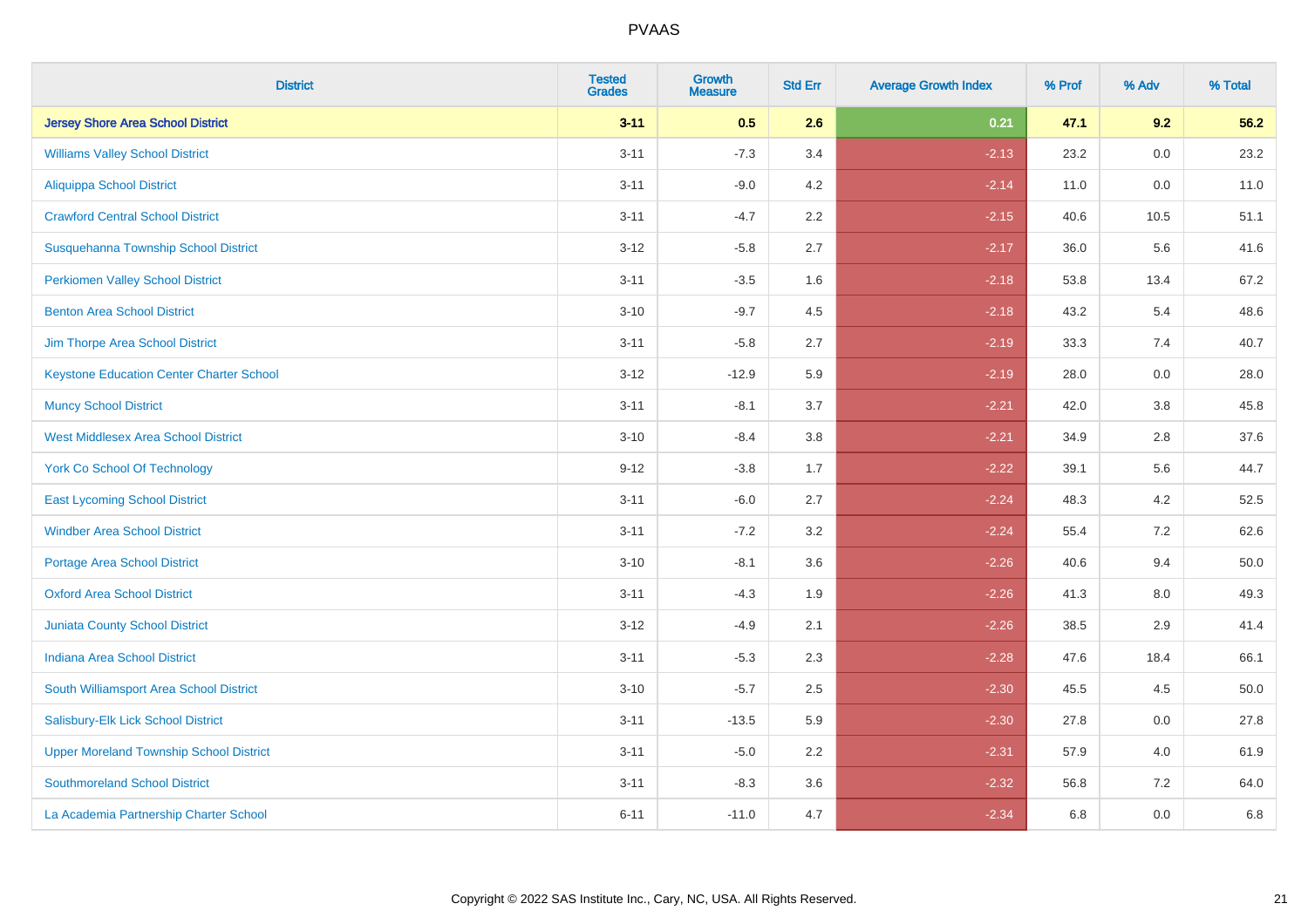| <b>District</b>                               | <b>Tested</b><br><b>Grades</b> | <b>Growth</b><br><b>Measure</b> | <b>Std Err</b> | <b>Average Growth Index</b> | % Prof | % Adv   | % Total |
|-----------------------------------------------|--------------------------------|---------------------------------|----------------|-----------------------------|--------|---------|---------|
| <b>Jersey Shore Area School District</b>      | $3 - 11$                       | 0.5                             | 2.6            | 0.21                        | 47.1   | 9.2     | 56.2    |
| Jefferson-Morgan School District              | $3 - 10$                       | $-9.9$                          | 4.2            | $-2.35$                     | 43.8   | 4.2     | 47.9    |
| <b>Freedom Area School District</b>           | $3 - 11$                       | $-7.1$                          | 3.0            | $-2.37$                     | 43.8   | 4.2     | 47.9    |
| <b>Universal Audenried Charter School</b>     | $9 - 11$                       | $-5.8$                          | 2.4            | $-2.40$                     | 14.6   | 0.0     | 14.6    |
| <b>Chartiers-Houston School District</b>      | $3 - 10$                       | $-8.6$                          | 3.5            | $-2.41$                     | 59.7   | 4.5     | 64.2    |
| <b>Farrell Area School District</b>           | $3 - 11$                       | $-10.4$                         | 4.3            | $-2.41$                     | 19.0   | 0.0     | 19.0    |
| <b>Yough School District</b>                  | $3 - 10$                       | $-6.6$                          | 2.7            | $-2.43$                     | 50.8   | 4.0     | 54.8    |
| <b>Innovative Arts Academy Charter School</b> | $6 - 11$                       | $-9.1$                          | 3.7            | $-2.44$                     | 9.5    | 0.0     | 9.5     |
| <b>Mohawk Area School District</b>            | $3 - 11$                       | $-7.5$                          | 3.1            | $-2.45$                     | 49.4   | 11.0    | 60.4    |
| <b>Sugar Valley Rural Charter School</b>      | $3 - 11$                       | $-11.0$                         | 4.5            | $-2.46$                     | 14.9   | 0.0     | 14.9    |
| <b>Keystone Central School District</b>       | $3 - 11$                       | $-5.1$                          | 2.0            | $-2.46$                     | 44.7   | 4.6     | 49.4    |
| <b>Mahanoy Area School District</b>           | $3 - 10$                       | $-9.0$                          | 3.6            | $-2.49$                     | 26.2   | 1.6     | 27.9    |
| <b>North Star School District</b>             | $3 - 11$                       | $-8.7$                          | $3.5\,$        | $-2.51$                     | 47.8   | $6.0\,$ | 53.7    |
| <b>Slippery Rock Area School District</b>     | $3 - 11$                       | $-6.3$                          | 2.5            | $-2.51$                     | 56.2   | 9.5     | 65.7    |
| <b>Blue Mountain School District</b>          | $3 - 10$                       | $-5.8$                          | 2.3            | $-2.56$                     | 46.6   | 8.5     | 55.1    |
| <b>Northwest Area School District</b>         | $3 - 10$                       | $-10.0$                         | 3.8            | $-2.59$                     | 34.6   | $7.3$   | 41.8    |
| <b>Coatesville Area School District</b>       | $3 - 11$                       | $-4.4$                          | 1.7            | $-2.62$                     | 36.3   | 4.2     | 40.5    |
| <b>Dunmore School District</b>                | $3 - 11$                       | $-7.7$                          | 2.9            | $-2.62$                     | 34.0   | 7.2     | 41.2    |
| Northern Tioga School District                | $3 - 12$                       | $-7.5$                          | 2.8            | $-2.64$                     | 54.0   | 1.2     | 55.2    |
| <b>New Castle Area School District</b>        | $3-12$                         | $-6.4$                          | 2.4            | $-2.66$                     | 32.5   | 4.3     | 36.8    |
| <b>Pine Grove Area School District</b>        | $3 - 11$                       | $-7.7$                          | 2.9            | $-2.66$                     | 42.3   | 7.7     | 50.0    |
| <b>Harbor Creek School District</b>           | $3 - 11$                       | $-7.1$                          | 2.7            | $-2.67$                     | 48.8   | 15.2    | 64.0    |
| <b>Blairsville-Saltsburg School District</b>  | $3 - 11$                       | $-8.0$                          | 3.0            | $-2.68$                     | 37.3   | 7.0     | 44.3    |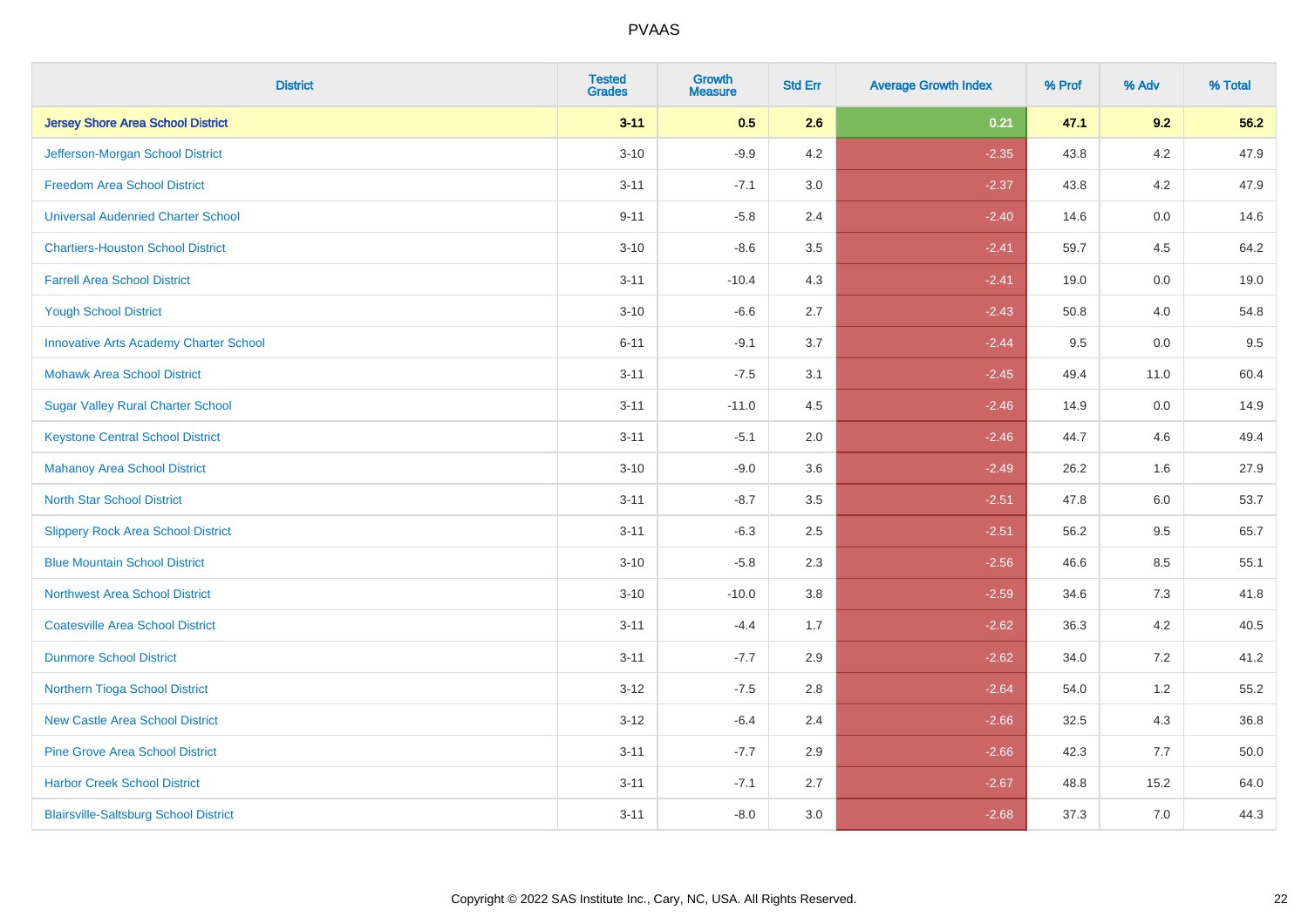| <b>District</b>                             | <b>Tested</b><br><b>Grades</b> | <b>Growth</b><br><b>Measure</b> | <b>Std Err</b> | <b>Average Growth Index</b> | % Prof | % Adv | % Total |
|---------------------------------------------|--------------------------------|---------------------------------|----------------|-----------------------------|--------|-------|---------|
| <b>Jersey Shore Area School District</b>    | $3 - 11$                       | 0.5                             | 2.6            | 0.21                        | 47.1   | 9.2   | 56.2    |
| South Allegheny School District             | $3 - 11$                       | $-8.8$                          | 3.2            | $-2.70$                     | 40.5   | 0.0   | 40.5    |
| <b>Quakertown Community School District</b> | $3 - 12$                       | $-4.4$                          | 1.6            | $-2.70$                     | 56.5   | 10.0  | 66.6    |
| <b>Trinity Area School District</b>         | $3 - 11$                       | $-5.4$                          | 2.0            | $-2.71$                     | 48.3   | 11.8  | 60.1    |
| <b>Propel Charter School-Montour</b>        | $3 - 10$                       | $-10.7$                         | 3.9            | $-2.71$                     | 13.7   | 0.0   | 13.7    |
| <b>Forest Hills School District</b>         | $3 - 11$                       | $-7.3$                          | 2.7            | $-2.74$                     | 41.1   | 13.7  | 54.8    |
| <b>Highlands School District</b>            | $3 - 11$                       | $-7.4$                          | 2.7            | $-2.76$                     | 44.4   | 3.7   | 48.2    |
| <b>Redbank Valley School District</b>       | $3 - 11$                       | $-9.5$                          | 3.4            | $-2.77$                     | 31.5   | 4.9   | 36.4    |
| <b>Carlisle Area School District</b>        | $3 - 11$                       | $-5.3$                          | 1.9            | $-2.81$                     | 54.0   | 6.3   | 60.3    |
| <b>Carmichaels Area School District</b>     | $3 - 10$                       | $-9.3$                          | 3.3            | $-2.81$                     | 35.1   | 1.4   | 36.5    |
| <b>Nazareth Area School District</b>        | $3 - 11$                       | $-4.7$                          | 1.7            | $-2.82$                     | 59.2   | 9.9   | 69.0    |
| <b>Northern Potter School District</b>      | $3-12$                         | $-13.1$                         | 4.6            | $-2.84$                     | 37.5   | 0.0   | 37.5    |
| <b>Propel Charter School-Homestead</b>      | $3 - 11$                       | $-11.7$                         | 4.1            | $-2.84$                     | 15.9   | 0.0   | 15.9    |
| <b>Union City Area School District</b>      | $3 - 12$                       | $-10.2$                         | 3.6            | $-2.87$                     | 42.9   | 3.2   | 46.0    |
| <b>Rochester Area School District</b>       | $3 - 11$                       | $-13.2$                         | 4.6            | $-2.89$                     | 19.5   | 1.3   | 20.8    |
| <b>Conneaut School District</b>             | $3 - 12$                       | $-7.5$                          | 2.6            | $-2.91$                     | 38.4   | 7.4   | 45.8    |
| <b>Easton Area School District</b>          | $3 - 12$                       | $-4.1$                          | 1.4            | $-2.91$                     | 39.9   | 4.0   | 43.9    |
| <b>Penn Hills School District</b>           | $3 - 11$                       | $-7.6$                          | 2.6            | $-2.94$                     | 33.1   | 0.7   | 33.8    |
| <b>North East School District</b>           | $3 - 11$                       | $-9.3$                          | 3.1            | $-3.02$                     | 62.6   | 14.4  | 77.0    |
| <b>Pittsburgh School District</b>           | $3 - 11$                       | $-3.3$                          | 1.1            | $-3.04$                     | 33.9   | 8.2   | 42.1    |
| Philadelphia Academy Charter School         | $3 - 11$                       | $-8.9$                          | 2.9            | $-3.04$                     | 50.5   | 2.9   | 53.4    |
| <b>Palisades School District</b>            | $3 - 11$                       | $-8.7$                          | 2.8            | $-3.06$                     | 53.8   | 6.7   | 60.5    |
| <b>Dubois Area School District</b>          | $3 - 11$                       | $-6.2$                          | 2.0            | $-3.07$                     | 50.9   | 13.4  | 64.3    |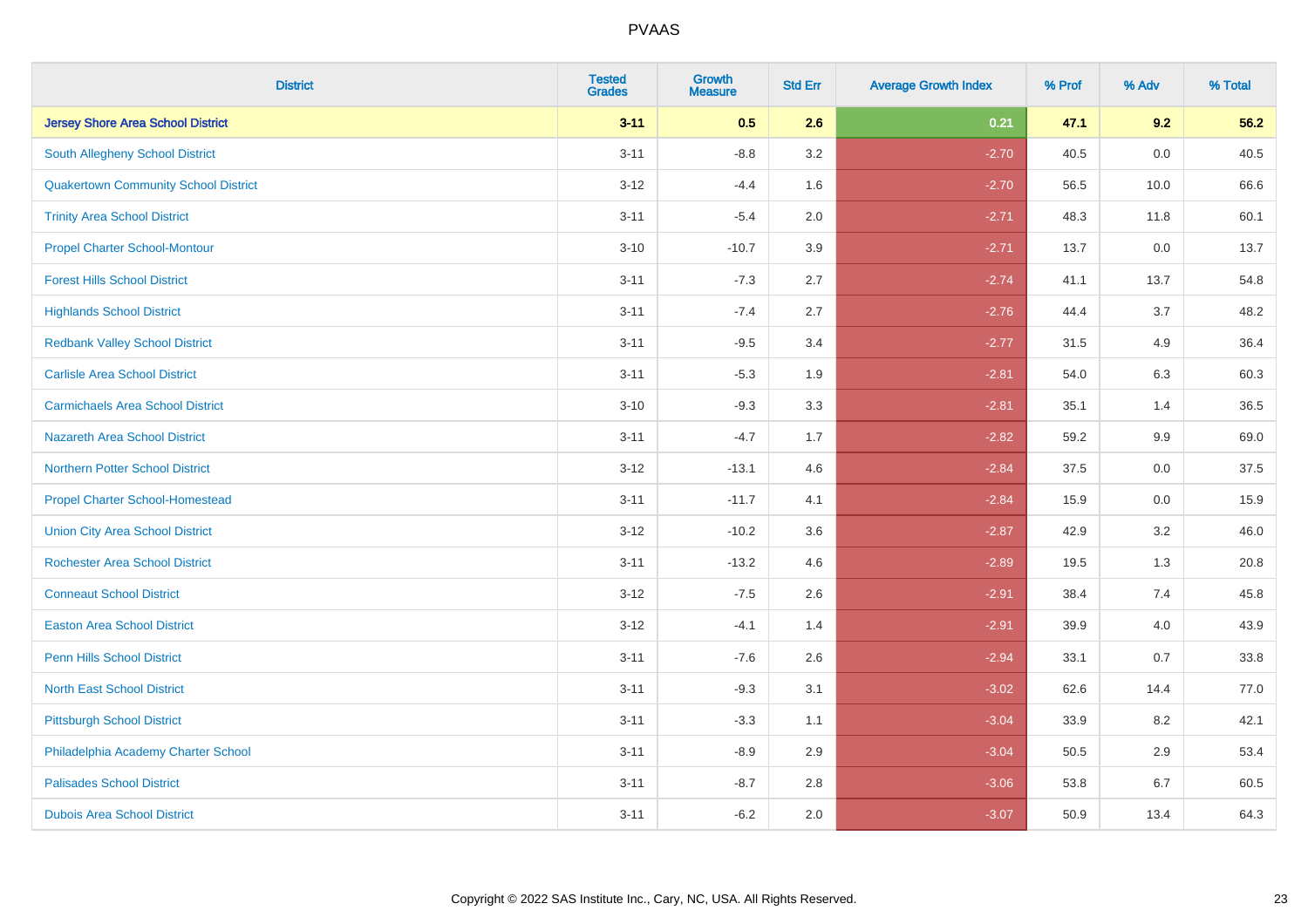| <b>District</b>                               | <b>Tested</b><br><b>Grades</b> | <b>Growth</b><br><b>Measure</b> | <b>Std Err</b> | <b>Average Growth Index</b> | % Prof | % Adv   | % Total |
|-----------------------------------------------|--------------------------------|---------------------------------|----------------|-----------------------------|--------|---------|---------|
| <b>Jersey Shore Area School District</b>      | $3 - 11$                       | 0.5                             | 2.6            | 0.21                        | 47.1   | 9.2     | 56.2    |
| <b>Wallenpaupack Area School District</b>     | $3 - 11$                       | $-7.1$                          | 2.3            | $-3.09$                     | 40.8   | 2.4     | 43.1    |
| <b>Boyertown Area School District</b>         | $3 - 11$                       | $-4.7$                          | 1.5            | $-3.17$                     | 55.2   | 11.3    | 66.5    |
| <b>Waynesboro Area School District</b>        | $3 - 12$                       | $-6.1$                          | 1.9            | $-3.20$                     | 50.0   | 6.8     | 56.8    |
| <b>Tamaqua Area School District</b>           | $3 - 12$                       | $-8.2$                          | 2.5            | $-3.24$                     | 44.5   | 1.9     | 46.4    |
| Maritime Academy Charter School               | $3 - 10$                       | $-11.4$                         | 3.5            | $-3.29$                     | 15.2   | 0.0     | 15.2    |
| <b>Neshannock Township School District</b>    | $3 - 10$                       | $-9.7$                          | 2.9            | $-3.34$                     | 62.4   | 5.6     | 67.9    |
| <b>Steelton-Highspire School District</b>     | $3 - 11$                       | $-11.8$                         | 3.5            | $-3.40$                     | 14.5   | 0.0     | 14.5    |
| <b>Elizabeth Forward School District</b>      | $3 - 11$                       | $-8.4$                          | 2.4            | $-3.41$                     | 51.7   | 4.0     | 55.7    |
| <b>Interboro School District</b>              | $3 - 12$                       | $-7.3$                          | 2.1            | $-3.43$                     | 46.6   | 4.8     | 51.4    |
| <b>Williamsburg Community School District</b> | $3 - 11$                       | $-14.3$                         | 4.1            | $-3.48$                     | 28.3   | 0.0     | 28.3    |
| Penn-Delco School District                    | $3 - 11$                       | $-6.8$                          | 1.9            | $-3.51$                     | 46.6   | 3.2     | 49.8    |
| <b>Milton Area School District</b>            | $3 - 11$                       | $-8.7$                          | 2.5            | $-3.52$                     | 45.4   | 6.9     | 52.3    |
| <b>Moniteau School District</b>               | $3 - 11$                       | $-11.8$                         | 3.3            | $-3.56$                     | 50.0   | 6.3     | 56.3    |
| <b>Clearfield Area School District</b>        | $3 - 10$                       | $-9.4$                          | 2.6            | $-3.56$                     | 43.0   | 3.1     | 46.1    |
| <b>Ridgway Area School District</b>           | $3 - 11$                       | $-14.5$                         | 4.1            | $-3.56$                     | 49.0   | $9.8\,$ | 58.8    |
| <b>Berwick Area School District</b>           | $3 - 11$                       | $-9.3$                          | 2.6            | $-3.59$                     | 42.1   | 5.5     | 47.6    |
| Johnsonburg Area School District              | $3 - 11$                       | $-14.1$                         | 3.9            | $-3.62$                     | 54.0   | 4.6     | 58.6    |
| Propel Charter School - Braddock Hills        | $3 - 11$                       | $-13.6$                         | 3.6            | $-3.81$                     | 9.7    | 1.6     | 11.3    |
| Northern Lehigh School District               | $3 - 12$                       | $-10.4$                         | 2.7            | $-3.82$                     | 28.0   | 9.3     | 37.3    |
| <b>Bradford Area School District</b>          | $3-12$                         | $-9.3$                          | 2.4            | $-3.87$                     | 45.8   | 8.3     | 54.2    |
| <b>Marion Center Area School District</b>     | $3 - 10$                       | $-12.0$                         | 3.1            | $-3.87$                     | 33.7   | 1.1     | 34.8    |
| <b>Minersville Area School District</b>       | $3 - 11$                       | $-14.4$                         | 3.7            | $-3.90$                     | 39.3   | 3.3     | 42.6    |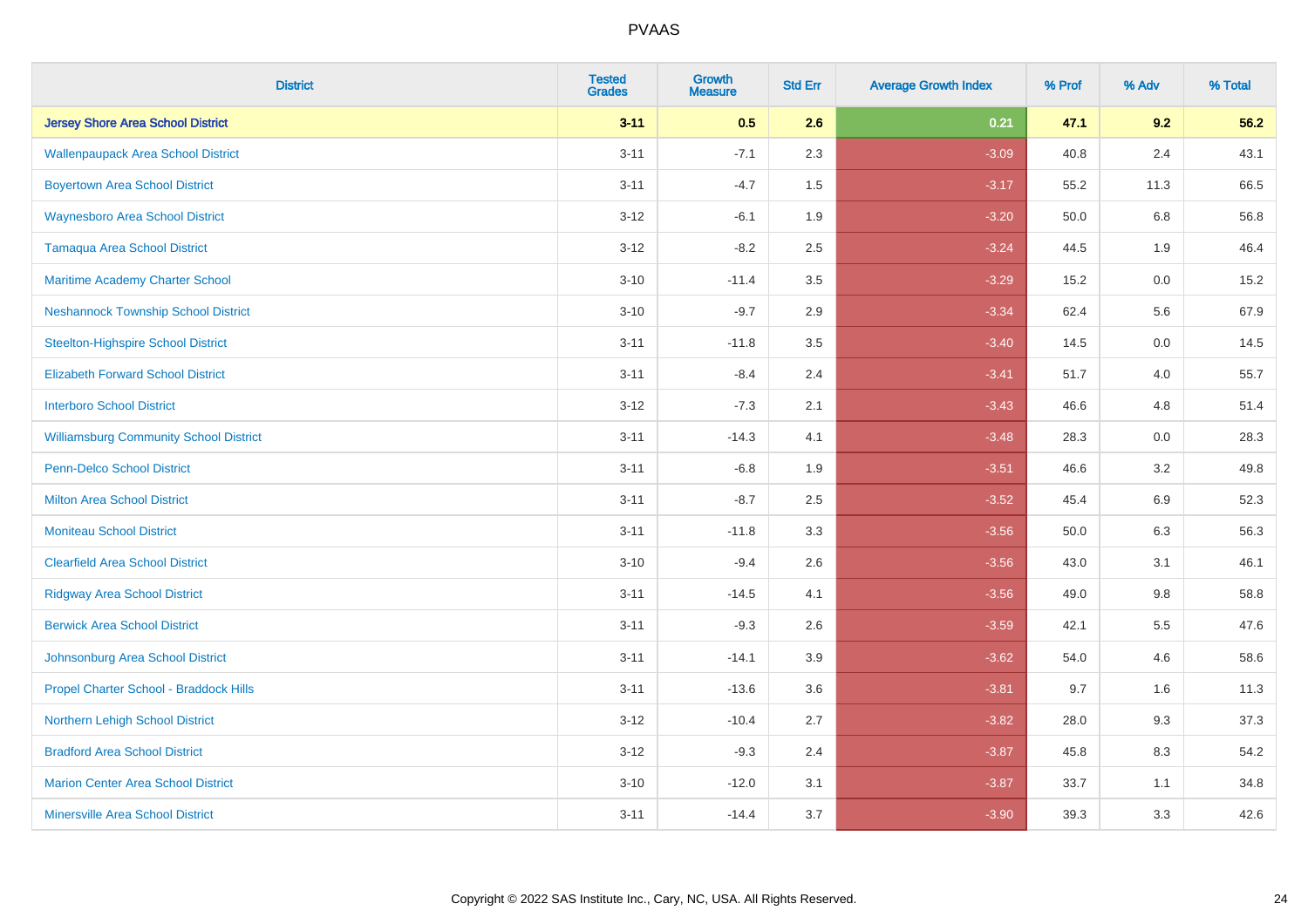| <b>District</b>                                | <b>Tested</b><br><b>Grades</b> | <b>Growth</b><br><b>Measure</b> | <b>Std Err</b> | <b>Average Growth Index</b> | % Prof | % Adv   | % Total  |
|------------------------------------------------|--------------------------------|---------------------------------|----------------|-----------------------------|--------|---------|----------|
| <b>Jersey Shore Area School District</b>       | $3 - 11$                       | 0.5                             | 2.6            | 0.21                        | 47.1   | 9.2     | 56.2     |
| Southern Huntingdon County School District     | $3 - 11$                       | $-12.9$                         | 3.2            | $-3.98$                     | 32.5   | $2.5\,$ | $35.0\,$ |
| <b>Big Spring School District</b>              | $3 - 11$                       | $-9.8$                          | 2.4            | $-4.00$                     | 38.6   | 8.9     | 47.5     |
| Catasauqua Area School District                | $3-12$                         | $-12.1$                         | 3.0            | $-4.00$                     | 36.8   | 7.6     | 44.3     |
| <b>Avonworth School District</b>               | $3 - 10$                       | $-12.6$                         | 3.1            | $-4.01$                     | 59.8   | 4.6     | 64.4     |
| <b>Wellsboro Area School District</b>          | $3 - 11$                       | $-12.4$                         | 3.0            | $-4.11$                     | 49.2   | 11.9    | 61.1     |
| Columbia-Montour AVTS                          | $9 - 10$                       | $-12.5$                         | 3.0            | $-4.16$                     | 22.3   | 0.6     | 22.9     |
| Jefferson County-Dubois AVTS                   | $9 - 11$                       | $-16.2$                         | 3.9            | $-4.16$                     | 23.0   | 0.0     | 23.0     |
| <b>West Mifflin Area School District</b>       | $3-12$                         | $-12.3$                         | 2.9            | $-4.22$                     | 39.7   | 10.3    | 50.0     |
| <b>South Park School District</b>              | $3 - 11$                       | $-11.3$                         | 2.7            | $-4.23$                     | 53.5   | 13.7    | 67.3     |
| Southern Tioga School District                 | $3 - 11$                       | $-11.5$                         | 2.7            | $-4.25$                     | 47.8   | 6.4     | 54.3     |
| <b>Butler Area School District</b>             | $3 - 11$                       | $-6.5$                          | 1.5            | $-4.26$                     | 42.5   | 9.4     | 51.9     |
| Lampeter-Strasburg School District             | $3 - 12$                       | $-8.6$                          | 2.0            | $-4.33$                     | 55.1   | $9.8\,$ | 64.8     |
| <b>Annville-Cleona School District</b>         | $3 - 12$                       | $-12.1$                         | 2.7            | $-4.46$                     | 34.9   | 7.8     | 42.6     |
| <b>Penns Manor Area School District</b>        | $3-12$                         | $-17.0$                         | 3.7            | $-4.52$                     | 29.7   | 3.1     | 32.8     |
| <b>Riverside Beaver County School District</b> | $3 - 11$                       | $-14.0$                         | 3.0            | $-4.64$                     | 49.4   | $8.8\,$ | 58.2     |
| <b>Frazier School District</b>                 | $3 - 11$                       | $-17.2$                         | 3.7            | $-4.70$                     | 37.1   | 1.6     | 38.7     |
| <b>Tulpehocken Area School District</b>        | $3 - 12$                       | $-13.7$                         | 2.8            | $-4.81$                     | 36.7   | 2.8     | 39.4     |
| <b>Tacony Academy Charter School</b>           | $3 - 11$                       | $-14.7$                         | 3.0            | $-4.82$                     | 22.4   | 1.8     | 24.1     |
| <b>Bucks County Technical High School</b>      | $9 - 10$                       | $-12.0$                         | 2.5            | $-4.84$                     | 35.9   | 3.2     | 39.2     |
| Schuylkill Haven Area School District          | $3 - 11$                       | $-15.3$                         | 3.1            | $-4.87$                     | 49.7   | 2.4     | 52.1     |
| Southern Columbia Area School District         | $3 - 11$                       | $-14.6$                         | 3.0            | $-4.92$                     | 55.0   | 4.0     | 59.0     |
| <b>Titusville Area School District</b>         | $3 - 11$                       | $-13.2$                         | 2.6            | $-4.99$                     | 43.2   | 4.8     | 48.0     |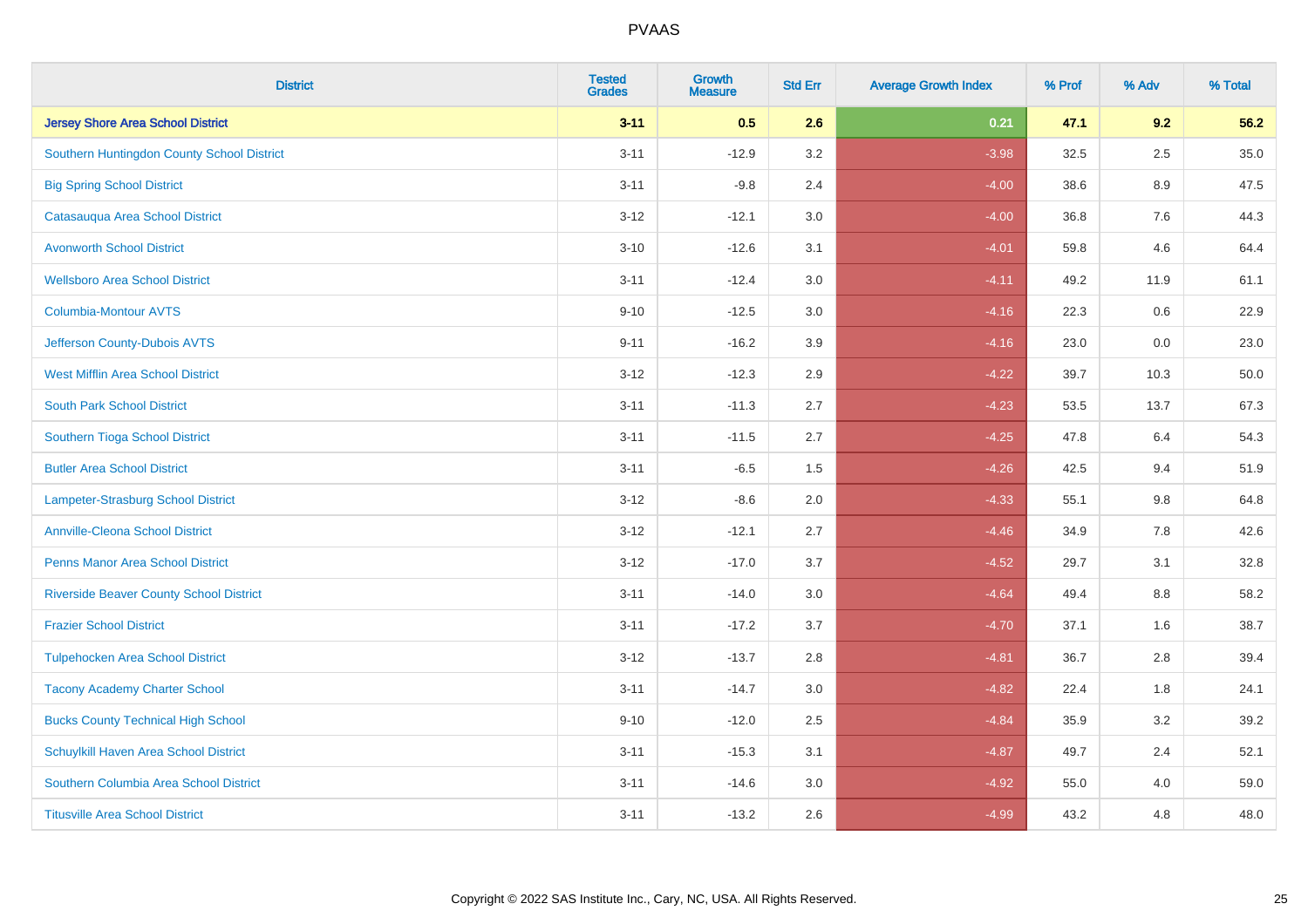| <b>District</b>                              | <b>Tested</b><br><b>Grades</b> | <b>Growth</b><br><b>Measure</b> | <b>Std Err</b> | <b>Average Growth Index</b> | % Prof | % Adv | % Total |
|----------------------------------------------|--------------------------------|---------------------------------|----------------|-----------------------------|--------|-------|---------|
| <b>Jersey Shore Area School District</b>     | $3 - 11$                       | 0.5                             | 2.6            | 0.21                        | 47.1   | 9.2   | 56.2    |
| <b>Plum Borough School District</b>          | $3 - 11$                       | $-11.3$                         | 2.2            | $-5.19$                     | 51.1   | 9.0   | 60.1    |
| <b>Mastery Charter School - Gratz Campus</b> | $7 - 10$                       | $-23.9$                         | 4.5            | $-5.29$                     | 2.9    | 0.0   | 2.9     |
| Southern Fulton School District              | $3 - 11$                       | $-23.7$                         | 4.4            | $-5.37$                     | 34.2   | 10.5  | 44.7    |
| <b>Exeter Township School District</b>       | $3 - 11$                       | $-10.4$                         | 1.9            | $-5.44$                     | 50.6   | 2.7   | 53.3    |
| <b>Solanco School District</b>               | $3 - 11$                       | $-11.0$                         | 2.0            | $-5.55$                     | 41.6   | 4.5   | 46.1    |
| <b>Springfield Township School District</b>  | $3 - 11$                       | $-18.9$                         | 3.2            | $-5.88$                     | 62.6   | 3.6   | 66.3    |
| <b>Abington School District</b>              | $3 - 10$                       | $-11.5$                         | 1.9            | $-6.00$                     | 56.2   | 11.6  | 67.8    |
| <b>Ringgold School District</b>              | $3 - 11$                       | $-14.7$                         | 2.4            | $-6.04$                     | 41.5   | 7.9   | 49.4    |
| <b>Lawrence County CTC</b>                   | $10 - 11$                      | $-21.7$                         | 3.6            | $-6.05$                     | 19.8   | 0.0   | 19.8    |
| Lackawanna Trail School District             | $3 - 10$                       | $-21.7$                         | 3.5            | $-6.20$                     | 38.5   | 1.5   | 40.0    |
| Mifflinburg Area School District             | $3 - 11$                       | $-15.8$                         | 2.5            | $-6.30$                     | 42.4   | 4.0   | 46.4    |
| <b>Curwensville Area School District</b>     | $3 - 11$                       | $-27.9$                         | 4.1            | $-6.72$                     | 42.5   | 4.1   | 46.6    |
| <b>Bristol Township School District</b>      | $3 - 11$                       | $-13.9$                         | 2.0            | $-7.05$                     | 31.0   | 3.7   | 34.7    |
| <b>Northwestern School District</b>          | $3 - 11$                       | $-24.9$                         | 3.5            | $-7.13$                     | 42.6   | 2.9   | 45.6    |
| <b>Chambersburg Area School District</b>     | $3 - 11$                       | $-9.5$                          | 1.3            | $-7.20$                     | 42.7   | 8.6   | 51.4    |
| Philipsburg-Osceola Area School District     | $3 - 11$                       | $-24.8$                         | 3.3            | $-7.43$                     | 19.7   | 2.6   | 22.4    |
| Hatboro-Horsham School District              | $3 - 11$                       | $-12.8$                         | 1.7            | $-7.47$                     | 45.6   | 7.2   | 52.8    |
| <b>Owen J Roberts School District</b>        | $3 - 11$                       | $-12.3$                         | 1.6            | $-7.61$                     | 57.0   | 11.9  | 69.0    |
| <b>Norristown Area School District</b>       | $3 - 12$                       | $-12.8$                         | 1.6            | $-7.98$                     | 23.5   | 2.3   | 25.7    |
| <b>West Side CTC</b>                         | $9 - 10$                       | $-37.4$                         | 4.3            | $-8.64$                     | 8.8    | 0.0   | 8.8     |
| <b>Shikellamy School District</b>            | $3 - 10$                       | $-22.3$                         | 2.5            | $-8.92$                     | 33.3   | 6.1   | 39.5    |
| <b>Erie City School District</b>             | $3 - 12$                       | $-14.5$                         | 1.6            | $-9.26$                     | 25.4   | 3.0   | 28.4    |